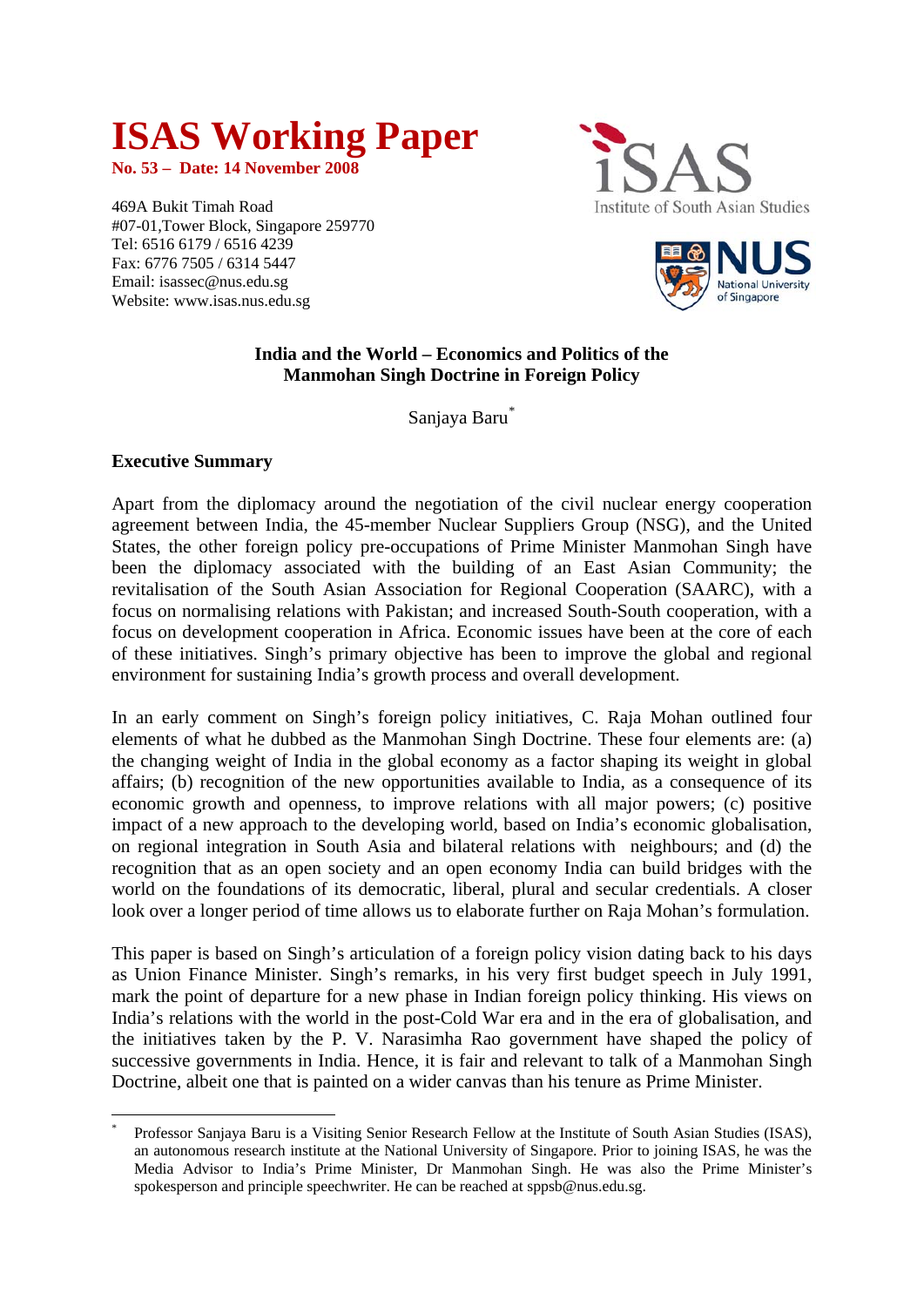The Manmohan Singh Doctrine is a manifestation of India's economic resurgence in an era of greater economic openness. The success of India's external liberalisation and the reintegration of the Indian economy into the growth processes of East and Southeast Asian economies have played a vital role in the popular acceptance of the validity of the many postulates of this doctrine. For this reason, the continued relevance of the doctrine will be contingent upon India's continued pursuit of high economic growth within the framework of an open and increasingly globalised economy. It is also contingent upon the process of globalisation being more inclusive. If the global economy slips into a new era of protectionism, and if the current financial crisis and the global economic slowdown, with high energy and food prices, generates a backlash against globalisation, it could strengthen the domestic critics of the Manmohan Singh Doctrine in India. Equally, the doctrine's appeal to the outside world is premised on India remaining a high growth, open economy and an open society, marked by popular commitment to the values of a liberal, plural and secular democracy. An inward-looking, internally divided, bigoted and illiberal India would have little external standing, and no external appeal.

This paper discusses the economic basis of Singh's foreign policy initiatives, with a focus on his ideas of 'inclusive globalisation', 'asymmetric liberalisation' and the geo-political implications of India's integration into the global economy.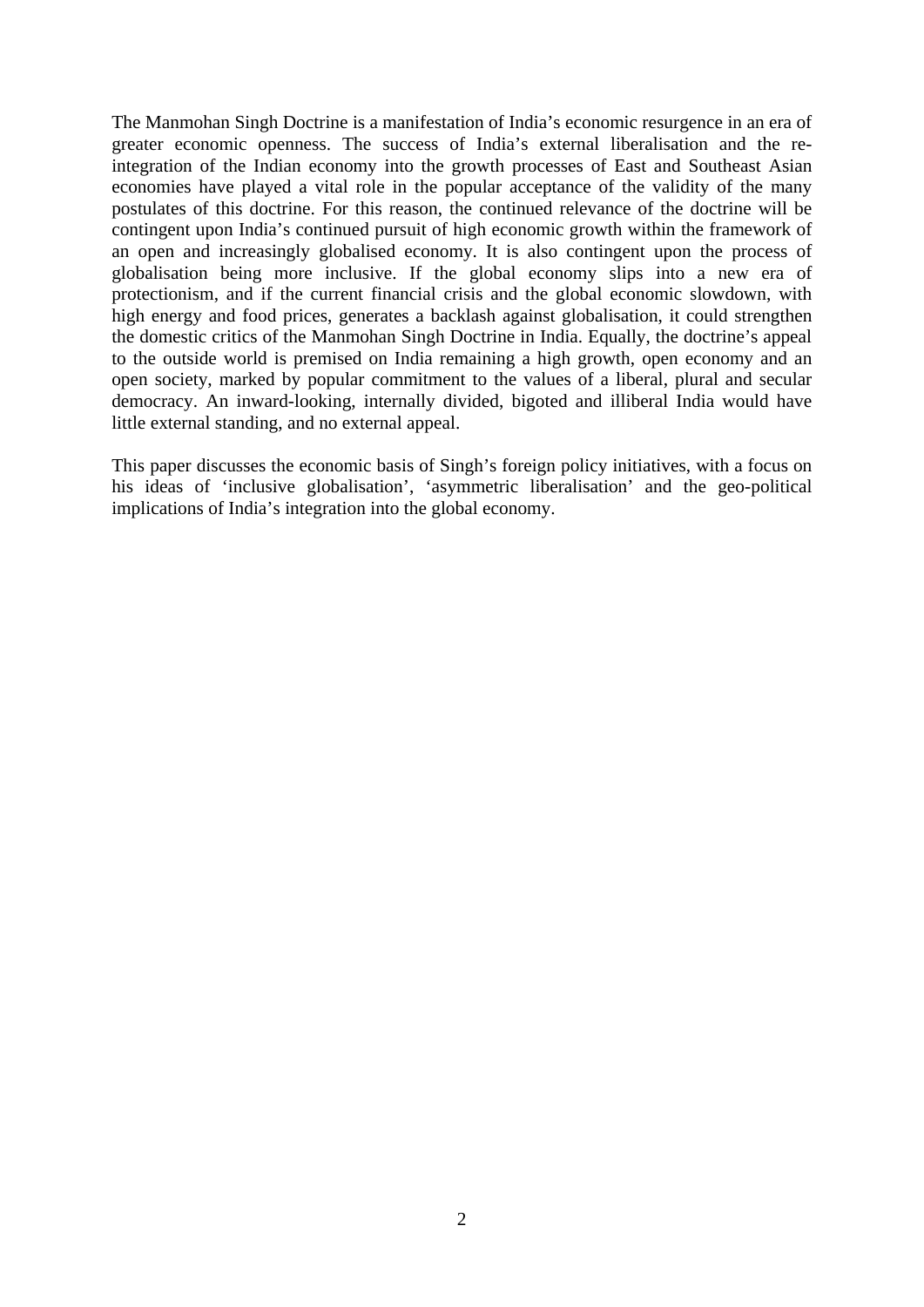## **Introduction**

Much of the political and public discourse on Indian foreign policy in recent years has come to focus too narrowly on the diplomacy around the civil nuclear energy cooperation agreement that India has engaged in with the United States of America and the 45-member NSG. While this is undoubtedly a major initiative of Prime Minister Manmohan Singh, his other foreign policy pre-occupations have been the diplomacy associated with India's participation in the East Asia Summit and the building of an East Asian Community; the revitalisation of SAARC, with a focus on normalising relations with Pakistan; and, increased South-South cooperation, with a focus on development cooperation in Africa. Economic issues have been at the core of each of these initiatives. Singh's primary objective has been to improve the global and regional environment for sustaining India's growth process and overall development.

In an early comment on the foreign policy initiatives of Prime Minister Singh, C. Raja Mohan outlined four elements of what he dubbed as the Manmohan Singh Doctrine.<sup>[1](#page-0-0)</sup> These four elements are:

- a) the changing weight of India in the global economy as a factor shaping its weight in global affairs;
- b) recognition of the new opportunities available to India, as a consequence of its economic growth and openness, to improve relations with all major powers;
- c) positive impact of a new approach to the developing world, based on India's economic globalisation, on regional integration in South Asia and bilateral relations with neighbours; and
- d) the recognition that as an open society and an open economy India can build bridges with the world on the foundations of its democratic, liberal, plural and secular credentials.

A closer look at his views on India and the world over a longer period of time and an examination of his major initiatives as Prime Minister allows us to elaborate further on Raja Mohan's formulation. Singh's diplomatic initiatives as Prime Minister cannot be the only basis for the articulation of a doctrine. This paper is based on Singh's articulation of a foreign policy vision dating back to his days as Union Finance Minister. Singh's remarks, in his very first budget speech in July 1991, mark the point of departure for a new phase in Indian foreign policy thinking. His views on India's relations with the world in the post-Cold War era and in the era of globalisation, and the initiatives taken by the P. V. Narasimha Rao Government, have shaped the policy of successive governments in India. Hence, it is fair and relevant to talk of a 'Manmohan Singh Doctrine', albeit one that is painted on a wider canvas than his tenure as Prime Minister.

In elaborating Raja Mohan's four propositions, we draw attention to Singh's persistent focus on economic development as the central objective of India's relations with other countries, and his enunciation of the idea of "inclusive globalisation"; his articulation of the notion of "creating a web of inter-dependencies"; and, his pursuit of "asymmetric liberalisation" with less developed economies. We suggest that the Manmohan Singh Doctrine is premised upon: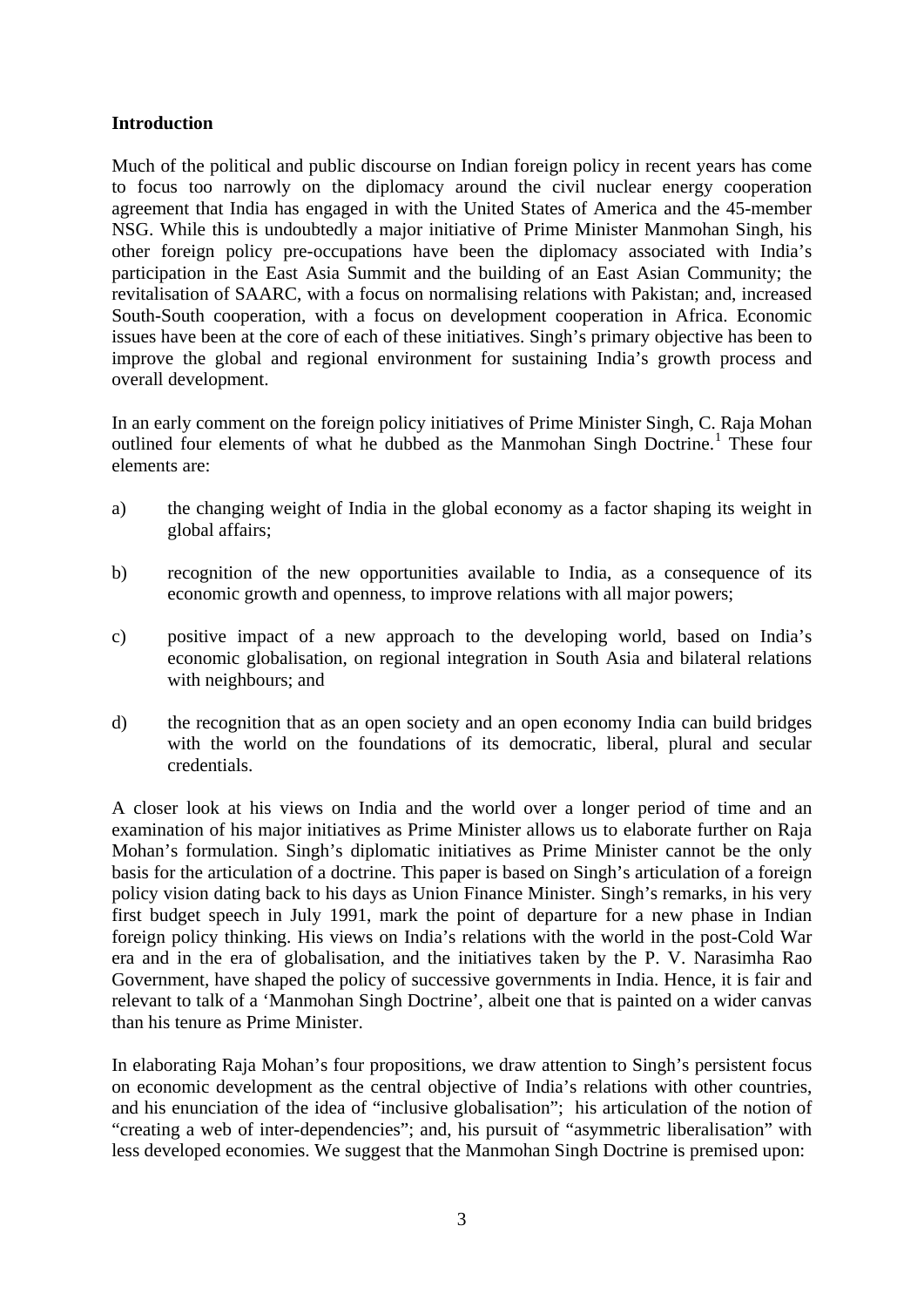- a) India's ability to sustain the recent growth momentum, of an annual average growth rate of national income of close to nine percent;
- b) assurance of energy security, food security and livelihood security;
- c) the growth process being socially and regionally more inclusive and balanced;
- d) fiscal and price stability and the fiscal empowerment of the State;
- e) the pursuit of employment creating industrialisation and rural development;
- f) remaining a globally open economy, while pursuing closer integration with the economies of South, West, Southeast and East Asia; and
- g) remaining an open and plural society, socially and politically inclusive, liberal and secular.

#### **The Economics of Manmohan Singh Doctrine**

In his very first budget speech in Parliament, in July 1991, Singh linked India's global standing with its economic performance. After spelling out his strategy to deal with an immediate crisis – a balance of payments and fiscal crisis – Singh firmly anchored his economic initiatives in a wider strategic setting. He ended his historic speech with the now famous quote from Victor Hugo ("*No power on earth can stop an idea whose time has come*") and added, "I suggest to this August House that the emergence of India as a major economic power in the world happens to be one such idea. Let the whole world hear it loud and clear. India is now wide awake. We shall prevail. We shall overcome."

Six years later, recalling this speech in an interview published in the inaugural edition of a new international affairs journal, *World Affairs*, Singh underlined the foreign policy implications of the 'new economic policies' unveiled by the Narasimha Rao government.<sup>[2](#page-23-0)</sup> There was no doubt in Singh's mind that the liberalisation of the Indian economy and the 'new turn' in its economic policies were part of a new strategic policy orientation taken in the context of the collapse of the Soviet Union, the rise of China and East Asian economies and India's own economic rise in the 1980s.

Indeed, Rao himself so explained his foreign policy initiatives. In one of his first media interviews, explaining his foreign and economic policies, Rao said, "now the Cold War is over. There is an element of cooperation instead of confrontation. It is a new situation. And we have to respond to that. So certain policy orientations will take place to ensure that our national interest does not suffer."<sup>[3](#page-23-1)</sup> In 1991 this 'national interest' was defined essentially in economic terms, given the crisis at hand and the need to pull India back from the brink of bankruptcy.

However, it was not merely the compulsions of crisis management that forced a rethink on foreign policy priorities. The crisis had been anticipated by many economists and there was a long period of re-thinking on economic policy priorities preceding the 1990-91 crisis. This rethinking was triggered by the development experience of East and Southeast Asian economies and that of China, which had launched its own "Four Modernisations" policy a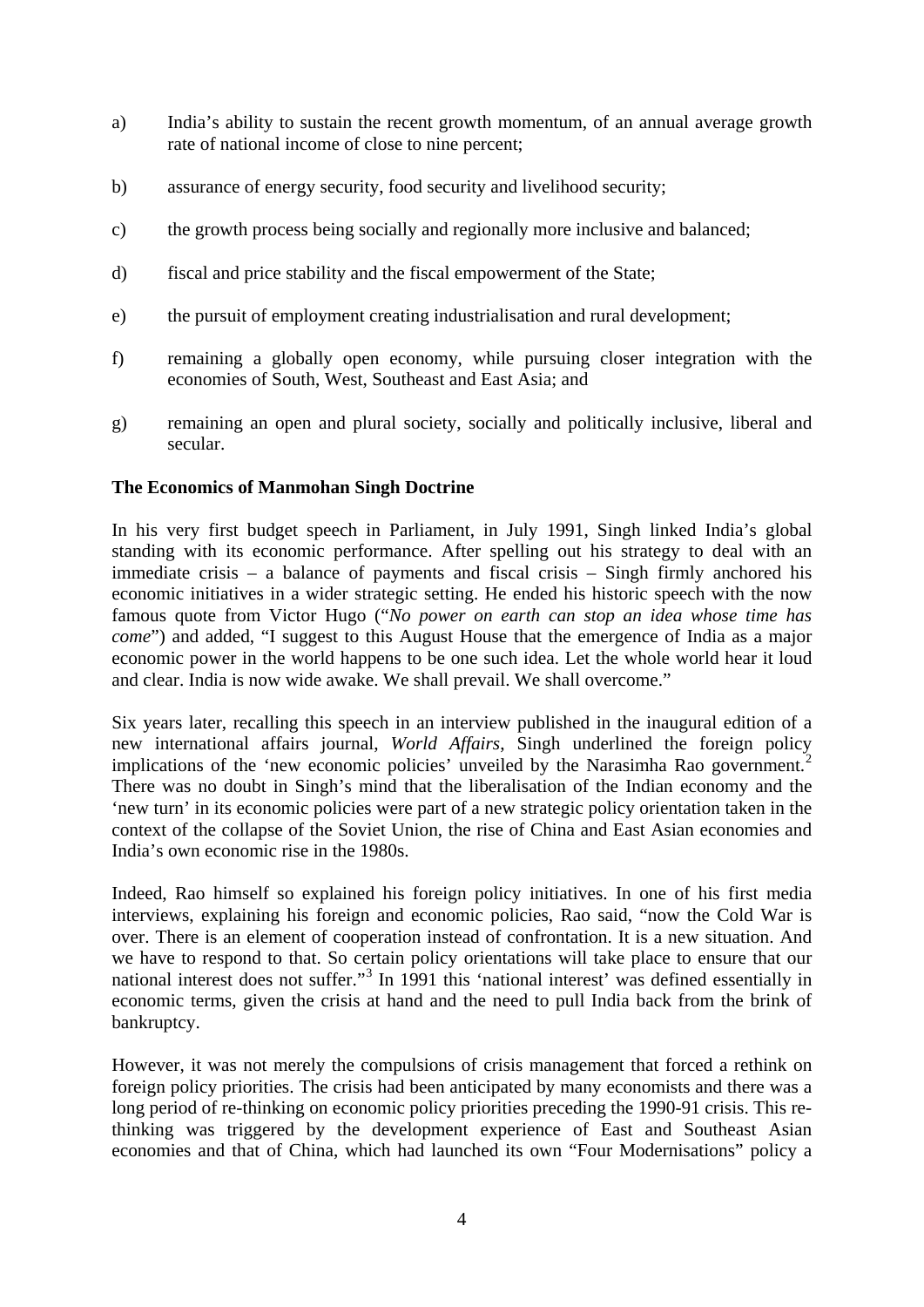decade earlier, as part of a general re-orientation of its strategic policy and its relations with the outside world.

In an interview given to this writer in February 1991, three months before he assumed charge as India's finance minister, Singh told *The Economic Times* (Delhi) that India has to learn from the East Asian experience and re-orient its economic policies.<sup>[4](#page-23-1)</sup> He reminded Indians that, in 1960, South Korea and India were on par in economic terms, including their level of industrial development but by the late 1980s, Korea had become a "newly industrialising economy", an "Asian Tiger", while India still lagged behind. He returned to this theme in his last Budget Speech in February 1995, "It is this vision, of a resurgent India taking her rightful place as an economic power house in Asia, which has inspired our economic policies."

In relating India's economic capabilities to its global profile and influence Singh was in fact drawing on early "Nehruvian realism" that had been forgotten during the intervening years when Indian foreign policy was shaped more by the "low politics" of the Cold War era and the "high politics" of post-colonialism. It was an interregnum in which "non-alignment" became an "ideology" rather than the "strategy" that it initially was.<sup>[5](#page-23-1)</sup>

In his very first speech on foreign policy as Prime Minister of free India, Jawaharlal Nehru had observed,

"Talking about foreign policies, the House must remember that these are not just empty struggles on a chessboard. Behind them lie all manner of things. Ultimately, foreign policy is the outcome of economic policy, and until India has properly evolved her economic policy, her foreign policy will be rather vague, rather inchoate, and will be groping. …a vague statement that we stand for peace and freedom by itself has no particular meaning, because every country is prepared to say the same thing, whether it means it or not. What then do we stand for? Well, you have to develop this argument in the economic field. As it happens today, in spite of the fact that we have been for some time in authority as a Government, I regret that we have not produced any constructive economic scheme or economic policy so far… When we do so, that will govern our foreign policy more than all the speeches in this House."[6](#page-23-1)

In a further elaboration of this "realist" and "instrumentalist" perspective on foreign policy, Nehru added, "Whatever policy we may lay down, the art of conducting the foreign affairs of a country lies in finding out what is most advantageous to the country." It is this original Nehruvian 'realist' perspective that Singh brought back to Indian thinking on foreign policy.

Several factors contributed to this shift in Indian thinking on relations with the world and the role of economics and business in international relations.

**First**, the collapse of the Soviet Union and the consequent disruption of an important external trade relationship. It was not just the economic and strategic fallout of this that was debilitating for India, but also the political and diplomatic fall-out. The Soviet Union was an importance "balancer" from India's point of view in its negotiations with Organisation for Economic Co-operation and Development (OECD) countries, and with multilateral financial institutions. As recently as in 1980 Indira Gandhi used the "Soviet Card", as it were, in her negotiations with the International Monetary Fund (IMF) to secure improved terms for an extended financing facility loan.<sup>[7](#page-23-1)</sup>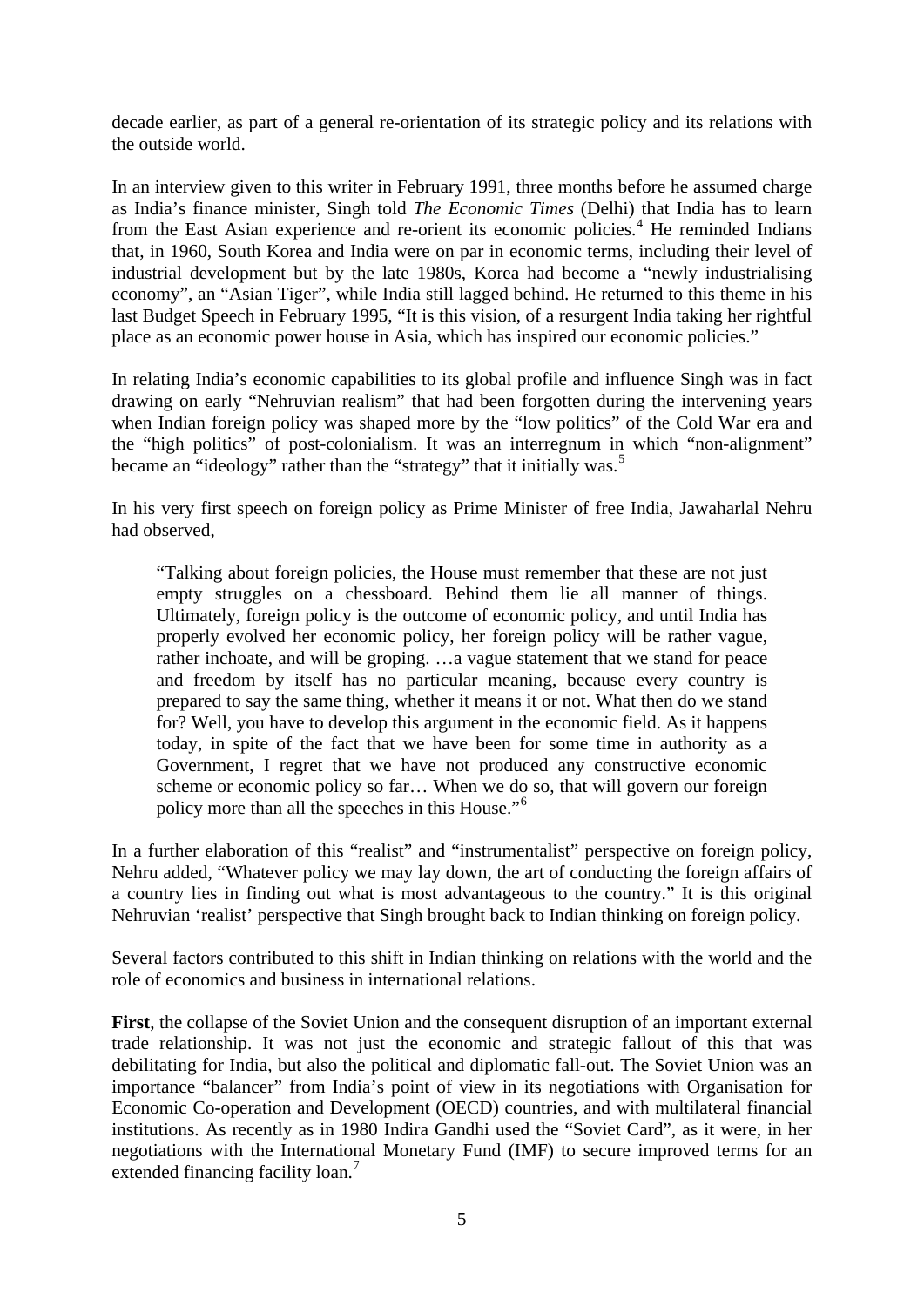Second, the balance of payments crisis of 1990-91 and the need to adopt a stabilisation and adjustment programme to secure financial support from the IMF and the World Bank. India also reached out to Japan for bilateral assistance and found Japan unwilling to extend such support without India adopting a clear programme of reform and adjustment. Finance Minister Yashwant Sinha had to return from Tokyo empty-handed, after having been kept waiting for an appointment with his counterpart.

**Third**, as a consequence of the balance of payments crisis, as a result of new thinking within the policy making establishment, and thanks to new trends in remittance inflows and foreign trade, India chose to move away from external aid and debt as major sources of balance of payments support and opt for foreign trade, especially services trade, and investment, especially portfolio flows, as sources of foreign exchange.

**Fourth**, the 1990s saw a major change in India's approach to foreign trade in general and to a multilateral trade regime in particular. India became a founding member of the World Trade Organization (WTO) and committed itself to multilateral rules of engagement in trade. India also began to seek regional and bilateral trade agreements on a parallel track and supported the idea of a South Asian Free Trade Agreement, to begin with, and soon expressed interest in an India-ASEAN Free Trade Agreement (FTA). India's 'Look East' policy and its interest in increasing its economic interaction with the Indian Ocean Rim countries also shaped India's relations with its wider "Southern Asian" neighbourhood.

**Fifth**, China's rise as an open economy and a trading nation had a profound impact on political and academic thinking within India and shaped public policy both with respect to domestic and external economic policy and with respect to India's foreign and strategic policy.

**Sixth**, as the 1990s progressed, and more in the first few years of the new century, India discovered its global prowess in the field of information technology. The business generated by the so-called "Y2K" problem followed by the growth of Indian information technology (IT) and IT-enabled services business, the "software and outsourcing" boom, and the growth in trade in services greatly changed attitudes towards globalisation and global integration.

**Seventh**, in more recent years the outward-orientation of Indian business has also increased. First inspired by the experience of IT firms such as Tata Consultancy Services, Infosys and WIPRO and, subsequently, by that of pharmaceutical majors like Ranbaxy and Dr. Reddy's, Indian business groups began to move away from their earlier inward-looking "Bombay Club" mentality to a more global orientation. The recent listing of Indians among "Forbes Billionaires" is only one visible symbol of Indian business making its mark outside. Such success, howsoever limited as yet, and new attitudes of a new generation of Indian enterprise, has encouraged Indian business to push for more aggressive globalisation. This 'outwardorientation' of Indian business has shaped India's relations with many OECD economies, including the United States. It has also made Indian business organisations such as the Federation of Indian Chambers of Commerce and Industry (FICCI) and the Confederation of Indian Industry (CII) active players in Indian diplomacy. The 'business diplomacy' of FICCI and CII has shaped public and political opinion at home and won new friends for India outside.<sup>[8](#page-23-1)</sup>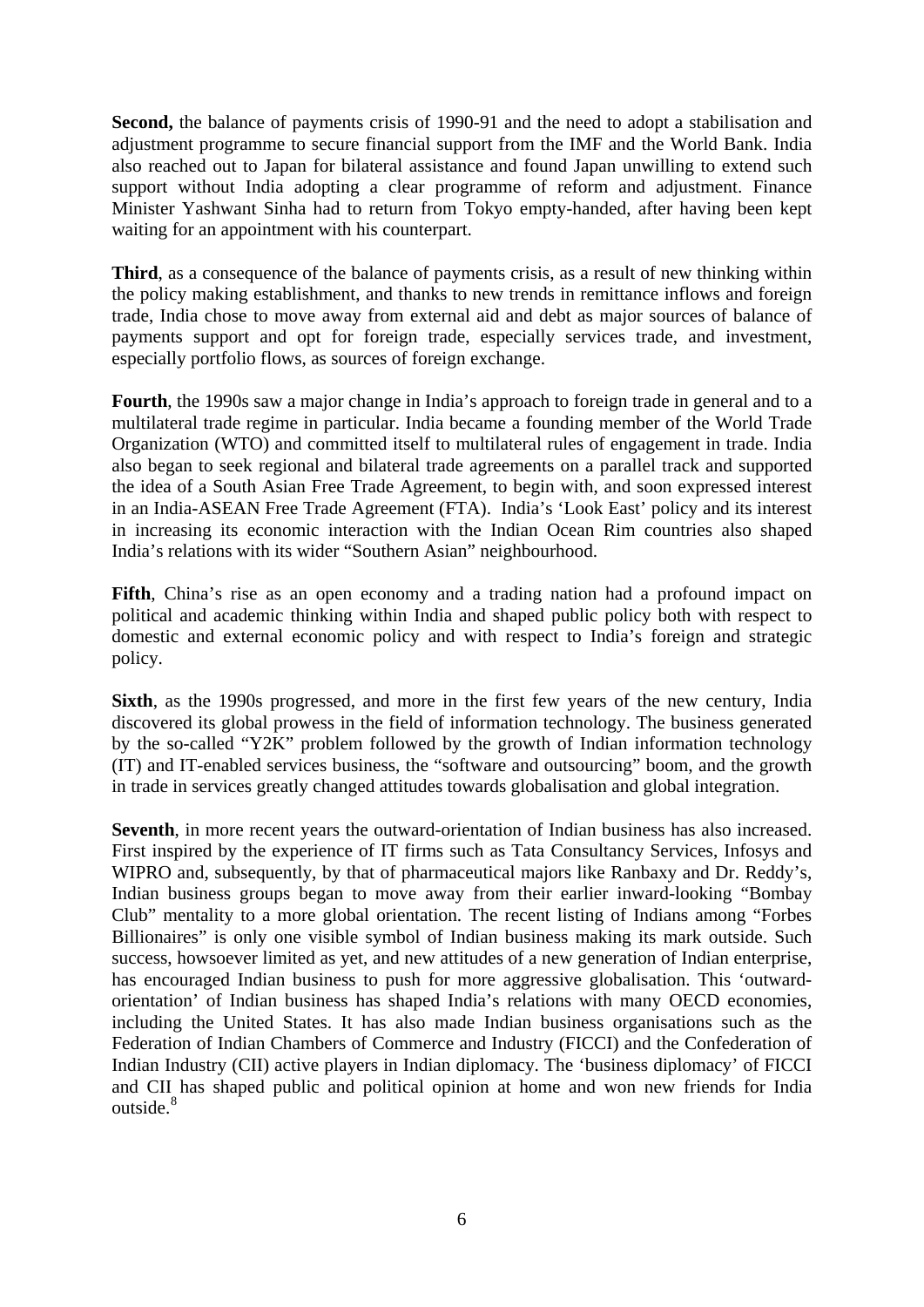#### Impact of Successful External Liberalisation

The impact of the economic reform and liberalisation programme launched in 1991 was felt soon enough on the performance of the economy. Compared to an average annual rate of growth of 3.5 percent in the period 1950- 1980 and about 5.5 percent in 1980-1990, the Indian economy grew by close to 7.5 percent in 1992-97. There was a slowdown after that till the revival of seven percent *plus* growth after 2003. The net impact of this accelerated growth was to take India away from its historical comparison with South Asia and Pakistan into a new league where its performance was increasingly compared with that of China and ASEAN. This had its own geo-political and strategic consequence.<sup>[9](#page-23-1)</sup>

India's improved macro-economic performance in the decade 1991-2001 had more than a positive impact on its external economic and diplomatic profile. India's trade/gross domestic product (GDP) ratio went up, and so did her foreign exchange reserves. There was a sharp decline in external debt and debt service ratio. After 2000, services exports went up from around US\$10 billion in 1999 to over US\$60 billion by 2006. A third of this was accounted for by software services exports. India's share of world services exports rose to over 2.5 percent of world's services exports and its share of world merchandise exports doubled from 0.5 percent in 1990 to one percent by 2005 and to 1.5 percent by 2007-08.

India's external economic liberalisation strategy can be described as a 'stable and successful' strategy. It was characterised by policy stability and a step-by-step approach that helped it escape the Asian financial crisis in 1997-98, weather trade sanctions after the nuclear tests in 1998, accumulate foreign exchange reserves, ensure exchange rate stability, reduce external debt burden and increase its share of global capital flows (see Chart 1).

| Year    | <b>Exports/GDP</b> | <b>Imports/GDP</b> | $X+M/GDP$ |  |
|---------|--------------------|--------------------|-----------|--|
| 1980-81 | 6.2                | 9.8                | 16.0      |  |
| 1985-86 | 5.6                | 8.5                | 14.1      |  |
| 1990-91 | 7.3                | 9.9                | 17.2      |  |
| 1995-96 | 11.2               | 14.5               | 25.7      |  |
| 2000-01 | 13.0               | 14.7               | 27.7      |  |
| 2007-08 | 13.5               | 21.2               | 34.7      |  |

**Table 1: Trade-GDP Ratio, 1980-2008** 

*Source:* Economic Survey, Ministry of Finance, Govt. of India, Various Issues.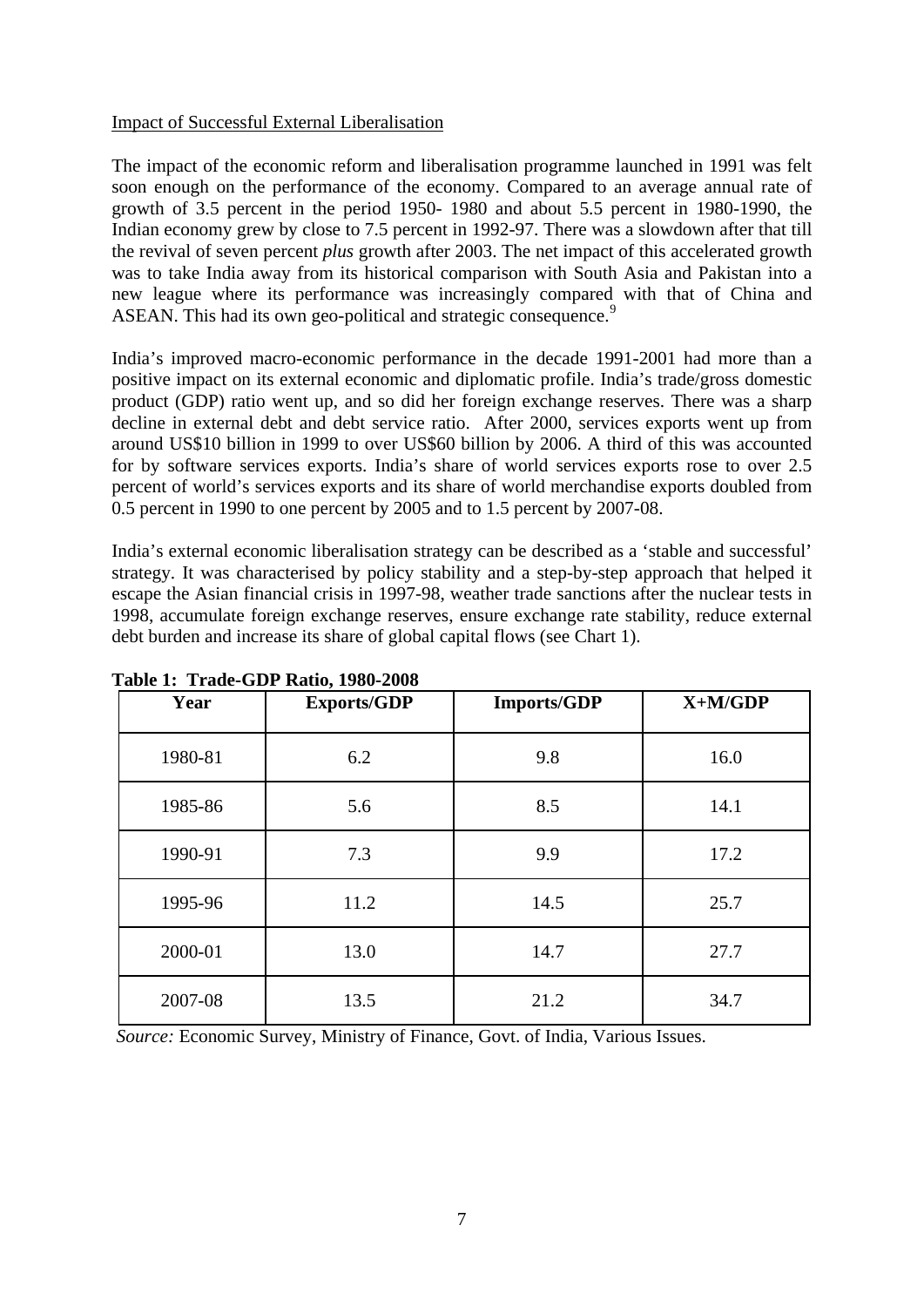

*Source*: Reserve Bank of India, 2008.

All this reflected itself in a more robust engagement of the outside world. India went into the Doha Development Round of WTO negotiations with a forward-looking strategy focused on securing better market access to industrial products, agricultural goods and to skilled services. Singh took a pro-active stance on multilateral and regional trade negotiations. Early in his term as Prime Minister he created a new institutional mechanism for coordinated policy making on the external front in the form of the Trade and Economic Relations Committee (TERC). TERC was chaired by the Prime Minister and included the Ministers of External Affairs, Finance, Industry and Commerce, and Agriculture, and the Deputy Chairman of the Planning Commission and the National Security Advisor. TERC remained an active body in the period 2004-2008, pushing forward the India-ASEAN FTA and defining India's stance on a range of other bilateral, regional and multilateral trade negotiations.

Singh was a strong proponent of the view that India had a "strategic stake" in the multilateral system managed by the WTO. "We have as a nation, a great stake in a rule based international system, a system that is rule based and not deal based," Singh would often say, and repeatedly reaffirm India's commitment to "the successful functioning of the multilateral trading system and to broadening the agenda of the WTO with an increasingly liberal flow of goods, services and labour." Contrary to western media perception, India is not responsible for the current impasse in the Doha Round negotiations, since India has a strategic stake in multilateralism.<sup>[10](#page-23-1)</sup> India would like the Doha Round to adhere to its original mandate of being a "development round".

Without diluting its commitment to multilateralism, India also pursued regional and bilateral FTAs (see Chart 2). Successive Indian Finance Ministers, beginning with P. Chidambaram in 1997, set the policy objective of "lowering our tariffs at least to ASEAN levels."<sup>11</sup> Singh would reiterate as Prime Minister that this was a "policy priority for us".

Making India a member of the East Asian Community became a policy imperative for Prime Minister Singh. "I have stated my commitment to the idea of creating an **Asian Economic Community**, an *arc of prosperity* across Asia, in which there are no barriers to trade and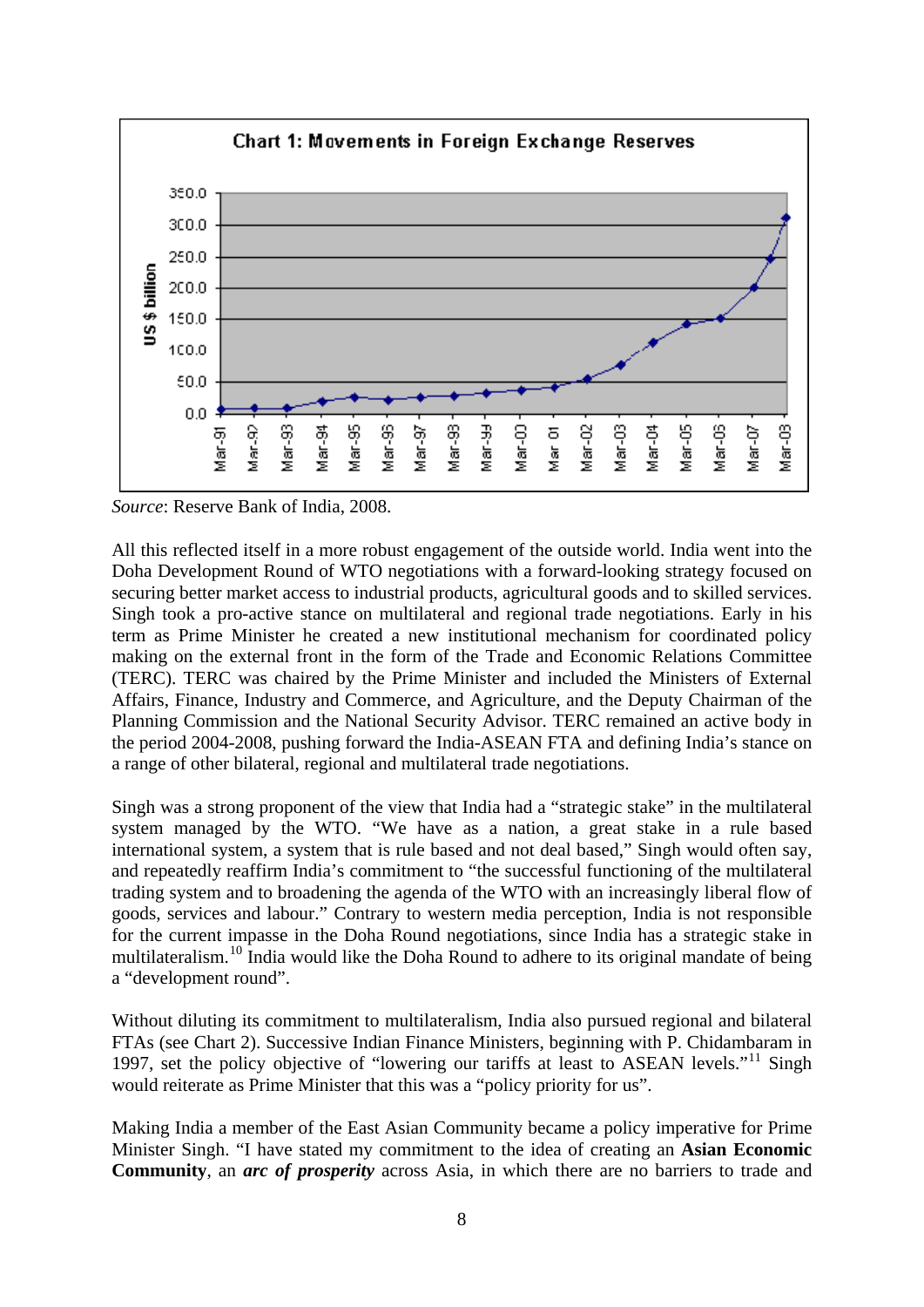investment flows and to the movement of people" he told the CII Partnership Summit in Kolkata in January 2005.

#### **Chart 2: List of Free/ Preferential / Regional Trade Agreements & Comprehensive Economic Cooperation/ Partnerships Agreements being negotiated by India**

| Mauritius - PTA/ CEPA        | SAARC - FTA /CECA     |
|------------------------------|-----------------------|
| South Africa – Customs Union | $GCC - FTA$           |
| Africa – PTA / CECA          | New Zealand $-$ FTA   |
| Australia – FTA              | $Japan - JSG (CEPA)$  |
| $EU - (RTA)$                 | $Chile - PTA$         |
| South Korea - CECPA          | <b>BIMSTEC - FTA</b>  |
| $IBSA - CECA$                | $Mercosur - PTA$      |
| South Korea – CEPA           | <b>ASEAN – CECA</b>   |
| $Singapore - FTA/CECA$       | Sri Lanka – FTA       |
| $China - RTA$                | $Russia - JSG (CECA)$ |
| Malaysia – CECA              | Israel – PTA          |

*Source:* Economic Survey, Govt. of India, Various Years.

While greater openness to external trade has increased the importance of external relations, the changing geographical pattern of that trade has quite understandably changed the relative importance of different countries. During the Cold War period, the Soviet Union was an important economic partner for India. Apart from defence purchases, India depended on the Soviet market to sell a range of commodities through what came to be described as "rupee trade". With the collapse of the Soviet Union, the Soviet market disappeared. In its place, and apart from the United States and European Union, ASEAN and the East Asian markets emerged as an important destination for Indian exports (See Table 2). Even in defence-related trade, Russia is no longer a dominant player, with India diversifying its defence imports.

| <b>Region</b>  | 1960-61 | 1970-71 | 1980-81 | 1990-91 | 2000-01 | 2006-07* |
|----------------|---------|---------|---------|---------|---------|----------|
| EU             | 36.2    | 18.4    | 21.6    | 27.5    | 22.7    | 21.3     |
| <b>US</b>      | 16.0    | 13.5    | 11.1    | 14.7    | 20.9    | 14.9     |
| Africa         | 6.3     | 8.4     | 5.2     | 2.1     | 3.2     | 6.7      |
| L. America     | 1.6     | 0.7     | 0.5     | 0.4     | 2.1     | 3.4      |
| <b>USSR</b>    | 4.5     | 13.7    | 18.3    | 16.1    | 2.0     | 1.0      |
| <b>Russia</b>  |         |         |         |         |         | 0.7      |
| Asia           | 6.9     | 10.8    | 13.4    | 14.3    | 21.4    | 49.8*    |
|                |         |         |         |         |         | (31.6)   |
| <b>OPEC</b>    | 4.1     | 6.4     | 11.1    | 5.6     | 10.9    | --       |
| Japan          | 5.5     | 13.3    | 8.9     | 9.3     | 4.9     | 2.2      |
| <b>ASEAN</b>   |         |         |         | (3.0)   | (7.5)   | 10.0     |
| NE Asia        |         |         |         |         |         | 15.3     |
| WANA (West and |         |         |         |         |         | 18.2     |
| North Africa   |         |         |         |         |         |          |
| China          |         |         |         |         |         | 6.6      |
| S Asia         |         |         |         |         |         | 5.1      |

**Table 2: Direction of Exports – 1060-2007** 

(\* In 2006-07 exports to Asian OPEC countries were included under Asia.)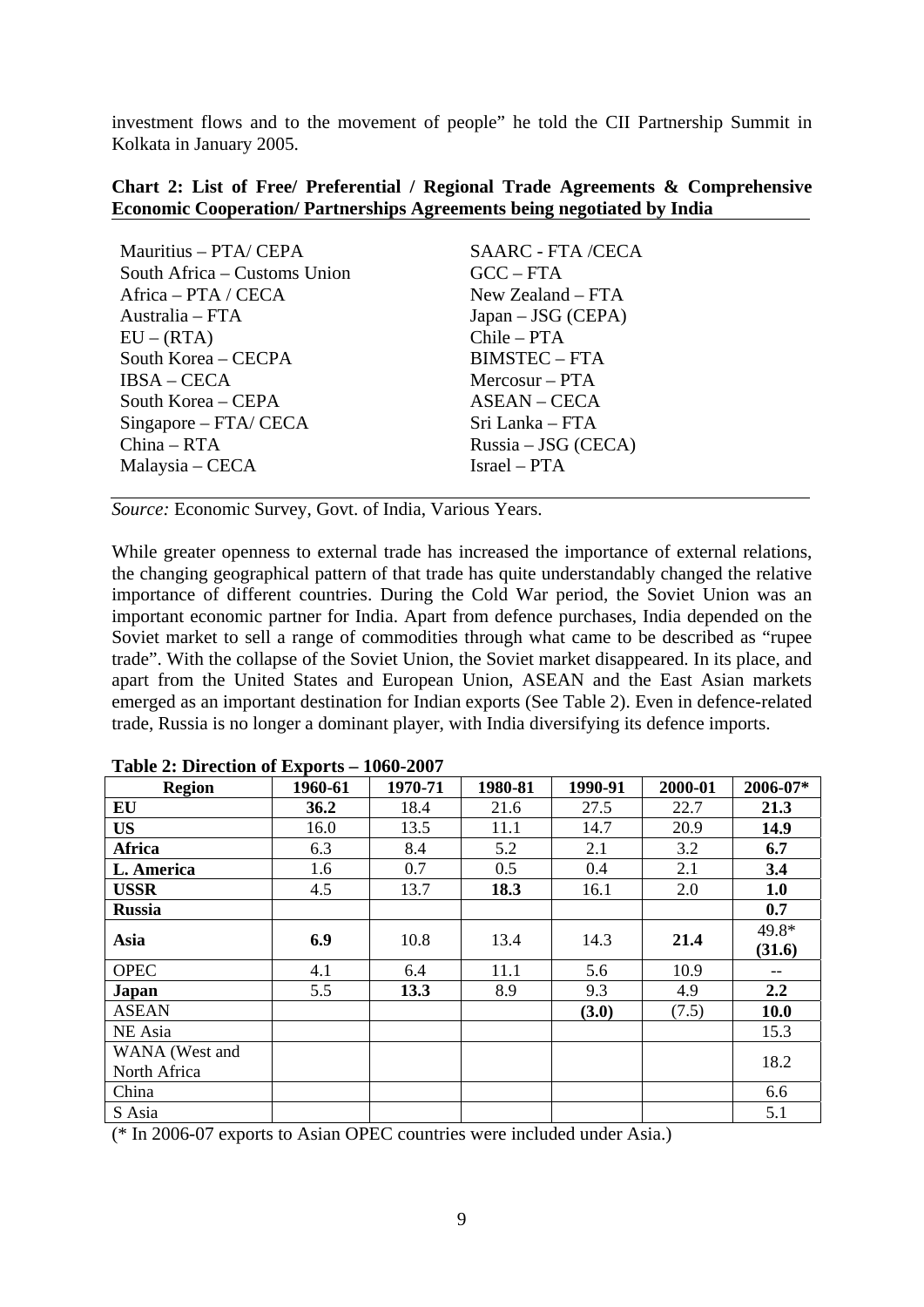India's integration into the world economy has more recently manifested itself in increased outward investment by Indian 'multinational' companies.[12](#page-23-1) Outward foreign direct investment by India shot up from less than US\$2 billion in 2003-05 to US\$14.4 billion in 2006-07, and continues to rise as large Indian companies take over multinationals in a range of industries such as pharmaceuticals, steel, telecom and automobiles. Business leaders like Lakshmi Mittal, the Ambani Brothers and Ratan Tata have acquired a profile in India's relations with a wide range of countries. Their influence and that of business organisations such as CII and FICCI in foreign policy choices has grown over the years.

Apart from increased trade and capital flows, India has also benefited from out-migration of skilled labour and brain power. Inward remittances of migrant labour constitute an important source of foreign capital inflows. The presence of several million Indian workers in the Middle East and in OECD economies has become a strategic asset for the Indian economy, creating a strategic stake for India in the smooth functioning of the global economy and in the stability of the regions where overseas Indians live and work.

Singh also viewed the growing economic importance of overseas Indians as a by-product of the policies of economic liberalisation he introduced in 1991. At the annual gathering of overseas Indians and people of Indian origin, the Pravasi Bharatiya Diwas, in January 2005, Singh said,

"There is, of course, something more tangible than emotion that brings us closer today. This is the opportunity we are creating at home for overseas Indians to once again relate in a meaningful way to their ancient motherland. The process began with the measures we took in 1991 to liberalise and modernise the Indian economy. The many subsequent steps taken by successive Governments have enabled Indians abroad to invest at home and to travel freely to and from India. More recently it has also become possible for many to simultaneously pursue professional careers and businesses both in their host countries and in their home country… I feel particularly happy that the economic policies we initiated at home in the past decade have enabled us to connect with you more vigorously and to engage you in meaningful ways in the reconstruction of our Motherland. These policies have significantly contributed to the emergence of India as a major global player in the economic world. Together with the tremendous strides our country has been making in the knowledge based sector, there is no doubt that the 21st century is going to be an Indian century."

Apart from expanding trade and seeking foreign investment, India's global economic diplomacy was focused on two other important objectives – first, energy security; and second, regional integration. We return to these issues in the next section.

#### **Manmohan Singh's Foreign Policy Priorities as Prime Minister**

It should be clear from our discussion thus far that sustaining India's economic growth and outward orientation, and ensuring the sustainability of that process, became an important driving element shaping Indian foreign policy in recent years. The key objectives were market access, energy security and access to high technology. These objectives gained greater salience in the context of the rise of Asian economies, and the consequent competition for markets and resources. The energy security objective became even more important in the context of global fears pertaining to global warming and climate change.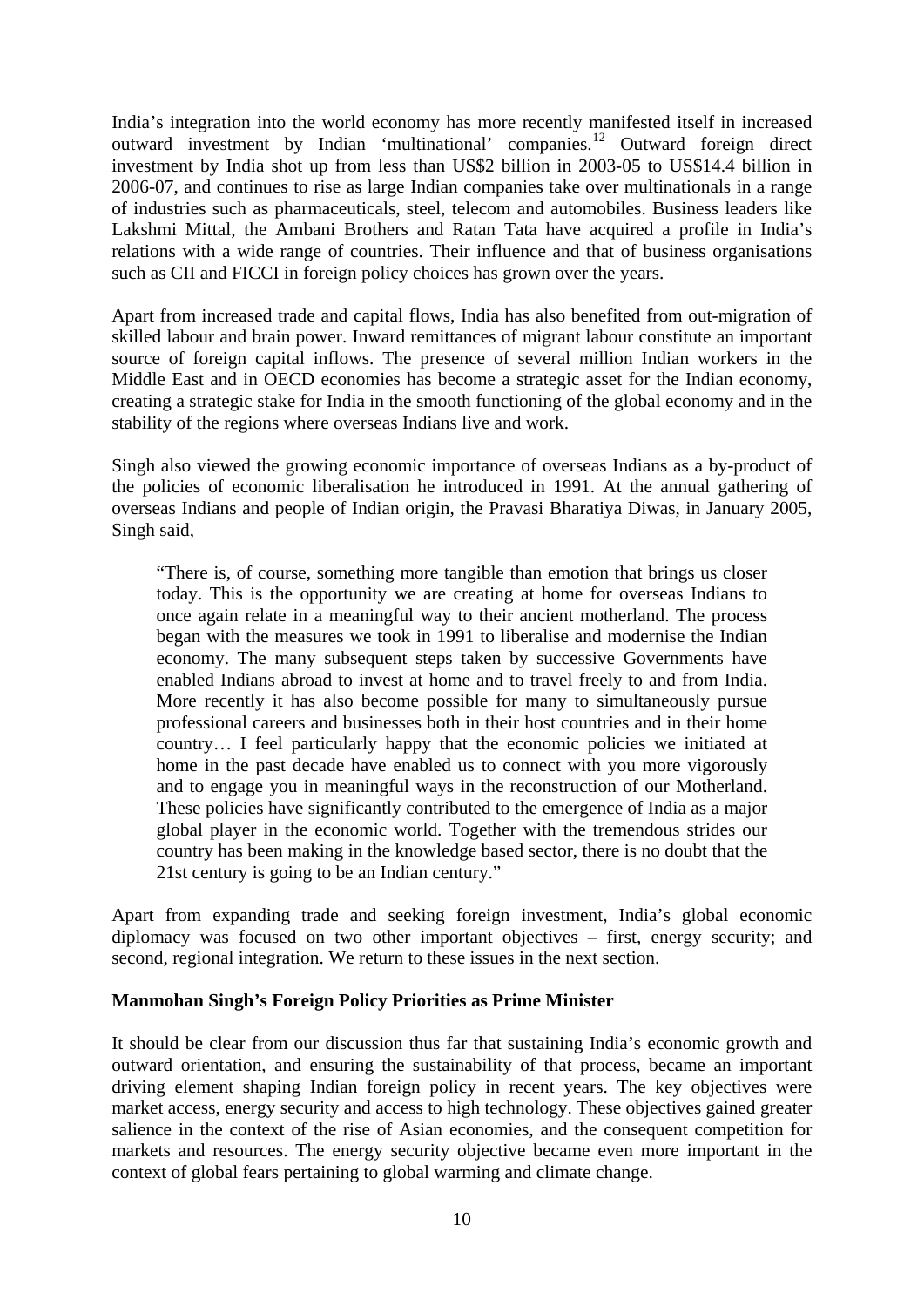Against this background, we should expect Singh to take a pro-active stance in dealing with the consequences of the global financial crisis and economic slowdown. He has already stated that this remains his top priority.<sup>[13](#page-23-1)</sup>

Taken together these developmental objectives shaped Indian policy towards the major powers, especially the United States, and towards its wider neighbourhood, especially ASEAN and East Asia, the developing world and major global issues of the day, including climate change.

In a major policy speech at the India Today Conclave, in February 2005, Singh said,

"Our relations with major powers, especially the United States, and more recently China, have increasingly been shaped by economic factors… In the case of the United States, an acceleration of people-to-people contact and the consequent business-to-business interaction has forged closer state-to-state relations. Shared values and growing economic links have enabled a closer strategic engagement."<sup>[14](#page-23-1)</sup>

Singh went on to underscore the role of business and commerce in shaping India's relations with European Union, Russia, China, Japan, Korea, ASEAN and the rest of the world. This statement elaborated Singh's view that "government-to-government' bilateral relations were increasingly shaped by "people-to-people" and "business-to-business" contacts.

Summarising his approach to strategic and foreign policy at his first interaction with the senior leadership of the armed forces, Singh said, "Greater economic integration will be a basis for greater security, enhanced cooperative efforts and stable relations. Consequently, we may have to revisit some of the traditionally accepted notions of 'self-sufficiency' and 'selfreliance'."[15](#page-23-1) Singh was more expansive at the subsequent Combined Commanders in October 2005 where he summarised his approach to strategic policy,

"Our strategy has to be based on three broad pillars, **first**, to strengthen ourselves economically and technologically; **second**, to acquire adequate defence capability to counter and rebut threats to our security; and **third,** to seek partnerships both on the strategic front and on the economic and technological front to widen our policy and developmental options."

In the same vein, he said at the  $40<sup>th</sup>$  anniversary celebrations of the Institute of Defence Studies and Analysis a few days later,

"Our engagement with the major powers and indeed with the world must be set in this wider perspective. We must balance the pursuit of national interests with a clear appreciation of what other nations perceive as their core interests. To advance our own security interests, we must engage in cooperative, constructive and mutually beneficial relations with all major powers of the world. Most of all, we must engage in proactively strengthening multilateral mechanisms for financial, economic and political security."[16](#page-23-1)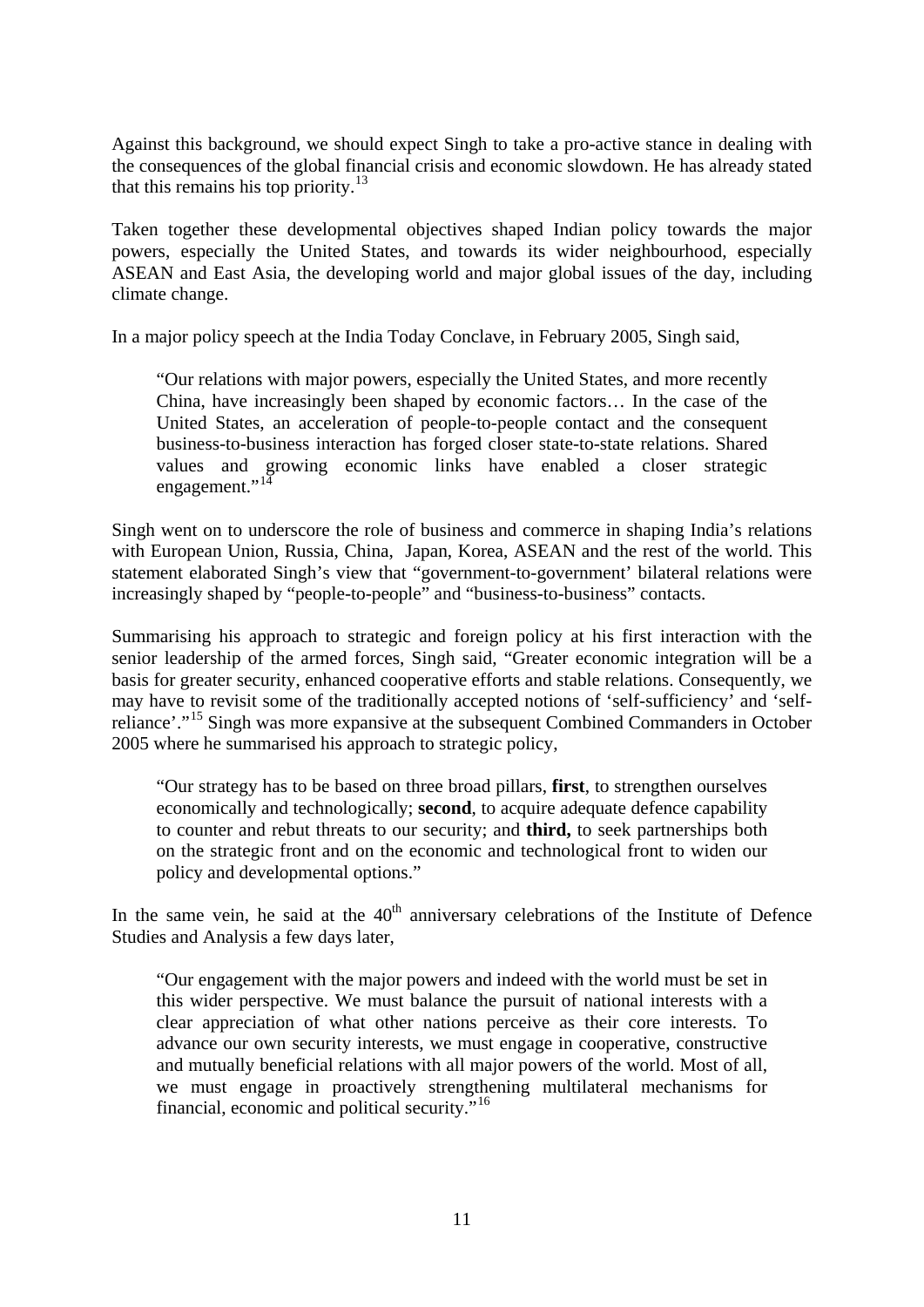#### The United States and Major Powers

While Singh's first visit abroad was to Bangkok for the Bay of Bengal Initiative for Multisectoral Technical and Economic Cooperation (BIMSTEC) Summit, his first important meeting was with President George Bush of the United States of America on the sidelines of the United Nations General Assembly in September 2004. Rising crude oil price was on both their mind so the conversation naturally focused on the subject. Singh told Bush that India's dependence on imported oil had gone up and if India had to sustain high growth over the long term it had no option but to explore alternative energy options. India's desire to expand civil nuclear energy was constrained by a discriminatory global regime. Bush quickly understood the problem. If China and India continue to rise at high rates of growth their per capita consumption of energy will go up, agreed Bush. If the world community had to ensure that this did not result in a sharp rise in oil prices, which would of course hurt American consumers, then India must have the ability to explore the nuclear energy option. Bush readily conceded the argument and hoped that the United States and India would be able to work together to help India exercise the nuclear energy option.

That is how the civil nuclear energy issue first came up. This conversation on energy security and helping India sustain its growth process was taken forward at their next meeting in Moscow in early May 2005. It is important to note that in the Joint Statement issued by the two leaders after the summit meeting at the White House on July 18 2005, the civil nuclear energy issue was one among many other equally important initiatives aimed at promoting India's economic and technological development.

What began as a bilateral initiative between India and the United States, reflecting their shared concern with rising oil prices and their shared interest in developing nuclear and alternative energy sources, evolved into a major global diplomatic initiative for India. The agreement with the United States was contingent upon India signing a Safeguards Agreement with the 145-member International Atomic Energy Agency (IAEA) and the 45-member NSG. The agreements that have now been signed – with IAEA and NSG and the United States and France, and Russia is to follow – pave the way for an expansion of India's civil nuclear energy potential. These agreements, based on a "separation plan" that firewalls India's military nuclear programme from the civil energy programme, also imply a *de facto* recognition of India as a nuclear weapons power.

Singh pursued this initiative mainly with the aim of widening India's development options by enhancing its energy security and ending restraints imposed on trade in high technology. While the civil nuclear cooperation agreement with the United States may have other strategic and political dimensions, it was primarily motivated by Singh's concern for India's long-term energy security.<sup>[17](#page-23-1)</sup> The sharp rise in crude oil prices in the past few years only served to add a sense of urgency to this agreement. The purely "ideological" critics of the agreement, on the Indian political 'Left' and 'Right', refused to accord the same weight as Singh did to the economic significance of the agreement. The Left rejected the agreement on the grounds that it would entail closer strategic relations with the United States, and the Right on the grounds that it would impinge on India's strategic autonomy. Singh viewed the agreement as necessary to an expansion of India's nuclear energy capacity, overall energy security, and to open up new avenues for cooperation in high technology areas, contributing to India's growth potential.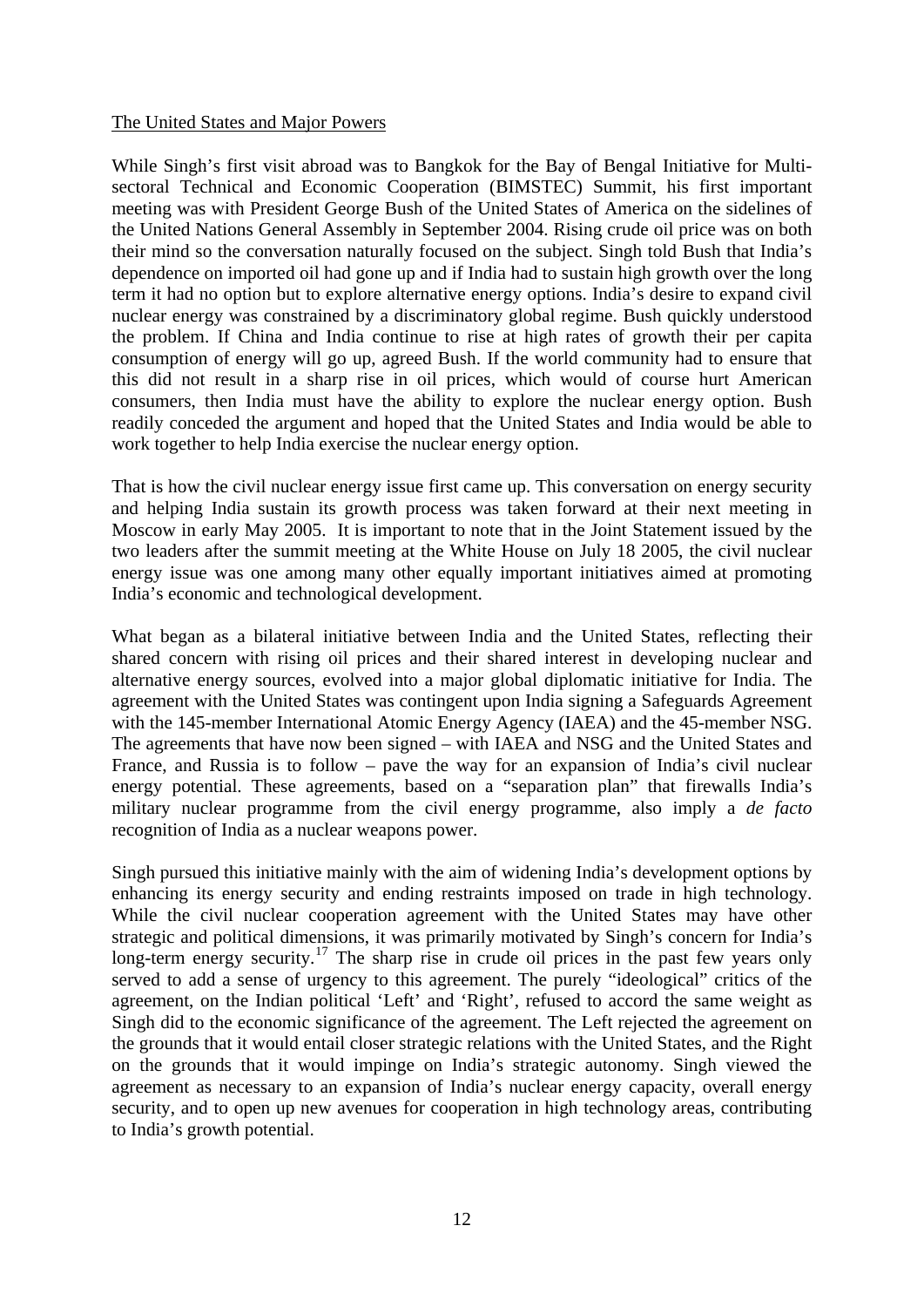Singh also viewed the agriculture and knowledge initiatives as equally important. He has often emphasised the supportive role of United States assistance in India's 'first' Green Revolution and underscored the potential for such cooperation in launching a "second Green Revolution". It was in this context that he sought United States investment in agricultural research and development. Similarly he sought United States support in the further development of India's knowledge economy. The entire focus of the joint statement was, therefore, on a broad range of growth-oriented priorities.

The Prime Minister's statement in Parliament on 17 August 2006 on the civil nuclear cooperation agreement was the most comprehensive statement he had made on the subject. While the second part of the statement was prepared by officials, the first few paras were spoken extempore. Singh defended the nuclear agreement only on the grounds of energy security and even went to the extent of boldly stating that India's nuclear programme in fact began as a civil energy programme and not as a military weapons programme. No Indian Prime Minister after Jawaharlal Nehru has had the courage to say that in Parliament. Singh said,

"Sir, it is my solid conviction that mass poverty can be removed only if we have a fast expanding economy… If India has to grow at the rate of 8 percent to 10 percent and, maybe, more, India needs rising amounts of energy… In this context, we must never forget the primary motivation for India's nuclear programme was the production of energy, defence came much later… all development is about widening human choices. And, when it comes to energy security, widening our choices means that we should be able to make effective use of nuclear power. If the need arises, if the economic calculus demands that this is the most cost-effective means. $18$ 

India's engagement of all major powers is sharply focused on trade, investment and movement of skilled people. While political issues like terrorism and India's membership of the United Nations Security Council get discussed at summit-level meetings, and find reflection in joint statements, the key to all major bilateral relationships has become the extent, range and depth of economic engagement. Even the difficult India-China relationship has been sustained by a sharp increase in bilateral trade, with discussions on the border stuck in a groove.

Singh's approach to the developed world, especially the G-8, was summed up in his comment to the media after the Helligendamm Summit that the G-5 developing countries were happy to participate in the meeting with G-8 as long as they had an opportunity to shape thinking within the G-8 on global issues of the day and not just as mute observers. Singh refused to attend the G8 Summit in Japan when it was first indicated that the hosts had arranged only for an hour's interaction between G-8 and G-5 leaders, and that too over breakfast. Singh secured G-5 support for his stand that the so-called "outreach meeting" made no sense unless G-5 concerns were incorporated into the G-8 statement. This required interaction between the G-8 and G-5 'before' the G-8 joint statement had been drafted and adopted, rather than after.

#### India and Immediate Neighbours

Next in importance to the civil nuclear cooperation agreement that Singh has successfully negotiated with members of the Nuclear Suppliers Group and the United States, was Singh's initiatives with respect to the relationship with Pakistan and his attempts to "resolve" the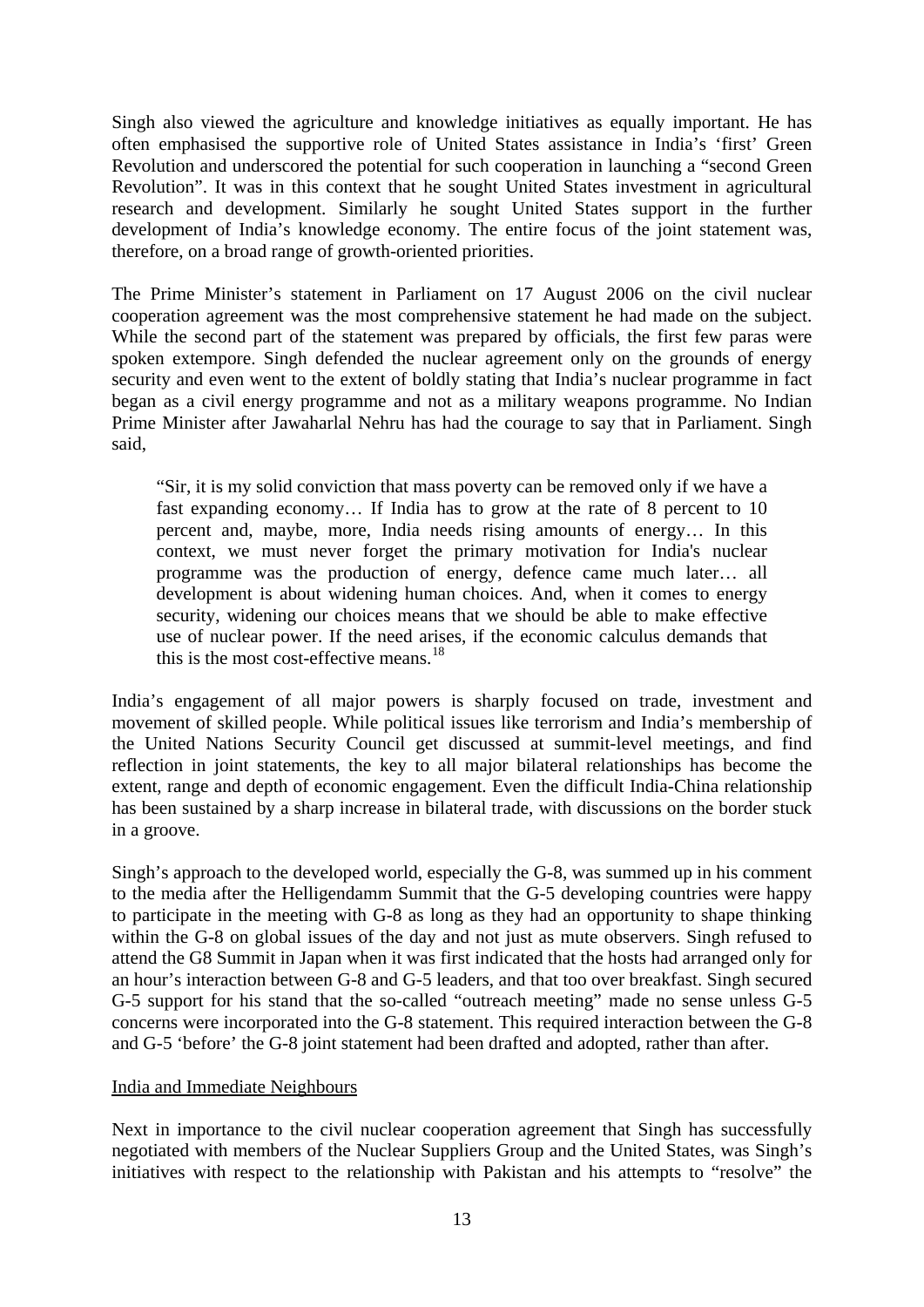issue of Jammu and Kashmir. Singh invited President Pervez Musharraf of Pakistan to visit New Delhi in April 2005 to witness a cricket match between teams of the two countries. The visit evolved into a summit meeting that put out a wide-ranging joint statement, taking forward the dialogue process from where Musharraf and Atal Behari Vajpayee had left it in January 2004.

While announcing his decision to invite President Musharraf in Parliament, Singh enunciated a new idea of more informal interaction among South Asian leaders. Singh was aware of the fact that excessive protocol and ceremony had come to stultify contact among South Asian leaders. Each meeting, especially between Indian and Pakistani leaders, became the focus of media hype and often excessive expectation resulting in disappointment. The infamous Agra Summit fiasco only under-scored this sad reality. Hence, Singh put forward a new theory of greater informal contact, though he has not been able to practice it as often as he may have liked. Putting forward this idea in Parliament, Singh said,

"Relations between nations are after all nothing more than relations between their people. I am sure that time will work to heal our wounds and create an environment of shared prosperity and peace in the sub-continent… Sir, I am happy to inform Hon. Members of the House that I have decided to invite President Musharraf to come to India to watch the cricket match between our two teams. It is my earnest desire that the people in our neighbouring country and their leaders should feel free to visit us whenever they wish to do so. Be it to watch a cricket match; be it to do some shopping; or be it to meet friends and families – India is proud to be an open society and an open economy."[19](#page-24-0)

The bilateral engagement that began at this summit has kept its focus on increased 'people-topeople' interaction and greater economic interaction between the two neighbours as a means of resolving the longstanding dispute over Jammu and Kashmir. On the eve of his becoming Prime Minister in May 2004, Singh told journalist Jonathan Power (*Statesman*, 20 May 2004, it was an off-the-record conversation that Power published without Singh's permission), "Short of secession, short of re-drawing boundaries, the Indian establishment can live with anything. Meanwhile, we need soft borders – then borders are not so important."

This is precisely the idea that Singh has pursued in office. At the official banquet on the eve of their summit meeting in New Delhi in April 2005, Singh told Musharraf, "Our people and our common destiny urge us to make an earnest attempt to find a lasting solution to all issues. In a globalising and increasingly integrated world, borders have lost meaning for much of the world. The journey of peace must be based on a step-by-step approach."

This theme of the "irrelevance of borders in a globalised world" Singh has repeated on many occasions in the context of Jammu and Kashmir. The persistence of terrorist attacks and, more importantly, the political developments inside Pakistan slowed down the engagement that Singh and Musharraf began. However, initiatives based on the Singh Doctrine, of increasing "people-to-people" and "business-to-business" interaction, as a means of resolving "government-to-government" differences, have moved ahead. There is today greater connectivity between the two sides of the Line of Control. Singh spoke of his "dream" and his "vision" that one day he could have "breakfast in Amritsar, lunch in Lahore and dinner in Kabul" moving with ease from one country to another. Step by step initiatives are being taken in that direction.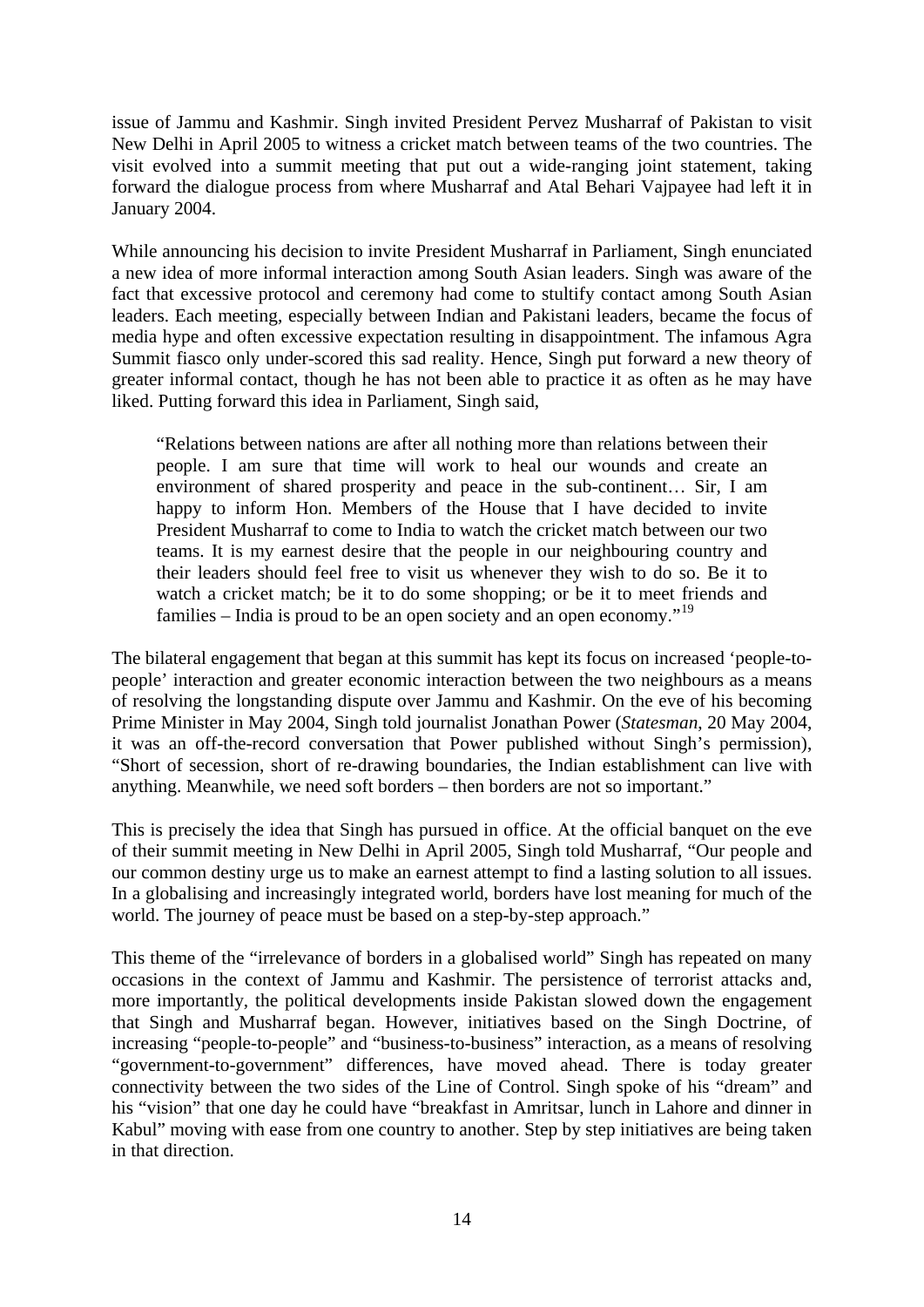While the outline of an eventual solution to the problem of Jammu and Kashmir is not yet clear, President Musharraf shared his thinking on the subject with A. G. Noorani (*Frontline*, August 2006),

"Kashmir will have the same borders but people will be allowed to move freely back and forth in the region, ii) the region will have self-governance or autonomy, but not independence; iii) troops will be withdrawn from the region in a staggered manner; and iv) a joint supervision mechanism ('institutional arrangement') will be set up, with India, Pakistan and Kashmir represented on it."

Recent initiatives to strengthen cross-border trade and further improve connectivity between India and Pakistan must be viewed in this perspective. The recent visit of Nepal's new President Prachanda to India also reinforced the importance of strengthening trade and connectivity between the neighbours.

*Asymmetric Trade Liberalisation:* An important element of the Manmohan Singh Doctrine, flowing directly from the ideas of the South Commission, of which he was the Secretary-General, is what I would call the idea of 'Asymmetric Liberalisation'. In the South Asian context, this idea has been referred to as "non-reciprocal" liberalisation. India's smaller neighbours expected India to do more in terms of providing market access than they would be asked to do for India. In recent foreign policy literature the acceptance of this principle has been attributed to former Prime Minister I. K. Guiral, and has been dubbed the so-called 'Gujral Doctrine'. The idea precedes Gujral's term as Prime Minister and was first advocated by Singh during his tenure as finance minister in the Narasimha Rao government.<sup>[20](#page-24-0)</sup>

While many analysts and earlier governments had only spoken of 'non-reciprocal liberalisation' only in the South Asian context, Singh extended this idea to all least developed countries (LDCs). First, in Southeast Asia, when he extended non-reciprocal trade preferences to ASEAN's CMLV countries (Cambodia, Myanmar, Laos and Vietnam). At the Delhi Summit of SAARC in 2006, this policy was extended to all South Asian LDCs. At the India-Africa Summit in 2008, it was extended to all LDCs.

Singh has taken the idea of "asymmetric liberalisation", whereby India does more for its neighbours without any expectation of immediate reciprocity, forward in India's relations with all its neighbours. The offers made by India at bilateral meetings and at the SAARC Summits at Dhaka, Delhi and Colombo reflect the Manmohan Singh Doctrine.<sup>[21](#page-24-0)</sup> Singh personally took interest in creating an agenda for SAARC when he offered asymmetric trade concessions, offered opportunities for coordinated research and policy making on issues like climate change, disaster management, improved road, rail and air connectivity and the creation of the South Asian University.

A similar approach of building long-term relationship through investment in its neighbour's progress has marked Singh's approach to other South Asian neighbours as well. In the neighbourhood, however, the 'fourth dimension' of the Manmohan Singh Doctrine of contributing to the strengthening of democracy has come to play in a significant way. We will return to this in the last section.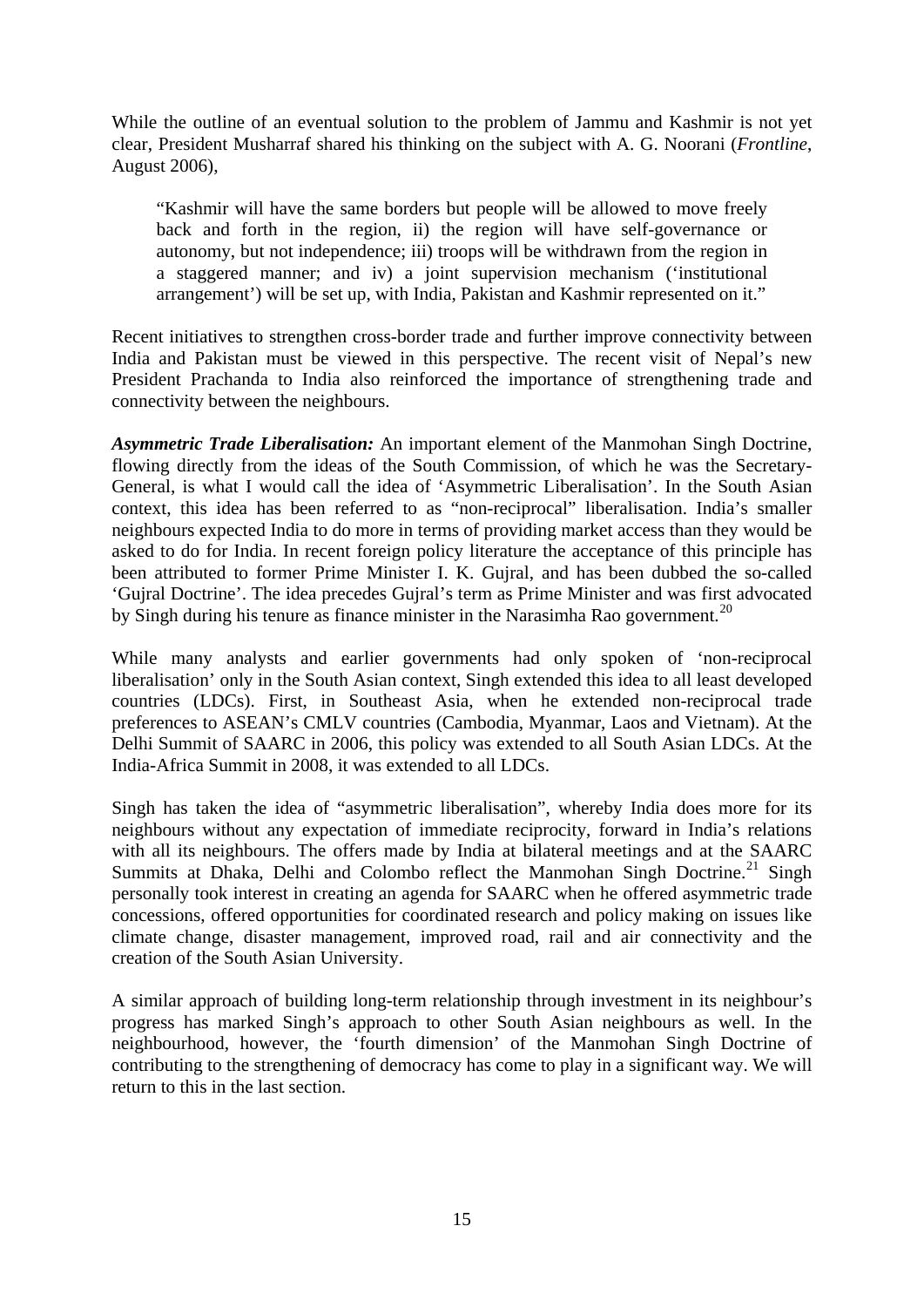#### India and Wider Asian Neighbourhood – East Asian Community

Singh has, in fact, attached even greater importance to economic integration with East and Southeast Asia. India's participation in the East Asian Summit and the creation of an East Asian Community with India in it have been important foreign policy priorities for him. His first visit abroad as Prime Minister was to Bangkok for the first Summit of the BIMSTEC in July 2004. India's full participation in an East Asian Community became the main focus of India's 'Look East' policy during Singh's four years in office so far. Towards this end, he has vigorously pursued an India-ASEAN FTA, in the face of considerable opposition at home, from business interests that feared competition, and political resistance within ASEAN, initially from Malaysia and, subsequently, from Indonesia.

He told the Third India-ASEAN Business Summit in New Delhi in October 2004,

"A decade ago we unveiled our 'Look East' policy. This is more than a mere political slogan, or a foreign policy orientation. It has a strong economic rationale and commercial content. We wish to 'Look East' because of the centuries of interactions between us… We envision an *Asian Economic Community*, which encompasses ASEAN, China, Japan, Korea and India. Such a community would release enormous creative energies of our people. One cannot but be captivated by the vision of an integrated market, spanning the distance from the Himalayas to the Pacific Ocean, linked by efficient road, rail, air and shipping services. This community of nations would constitute an "arc of advantage", across which there would be large-scale movement of people, capital, ideas, and creativity."

Once again, the focus was on how people-to-people and business-to-business links would eventually shape government-to-government links in the region. But he saw the FTA with ASEAN as a step towards a larger engagement with the region. When some elements in the Congress Party sought to raise alarm over the impact of the ASEAN FTA on the plantation sector in Kerala and encouraged the Congress Party President Sonia Gandhi to write to the Prime Minister urging caution on the India- ASEAN FTA, Singh wrote back to Gandhi stating,

"Our approach to regional trade agreements, in general, and FTAs, in particular, has been evolved after careful consideration of our geo-political as well as economic interests. Although India has a large domestic market, our experience with earlier relatively insular policies, as also the global experience in this regard, clearly bring out the growth potential of trade and economic cooperation with the global economy."<sup>[22](#page-24-0)</sup>

Such a strategic perspective and a steadfast commitment to the ASEAN FTA has finally ensured the completion of negotiations. Singh will sign the India-ASEAN FTA at the East Asian Summit in Bangkok later this year. At each of the East Asian Summits he participated in, Singh kept emphasising the growing and deepening economic engagement between India and East and Southeast Asia. Eventually, he realised, it is hard economics that will shape regional politics and diplomacy and drive the process of India's integration with East Asia.

Singh also launched a new 'Look West' policy in the neighbourhood by strengthening relations with the Gulf States. The historic visit to India of the King of Saudi Arabia and the initiative to seek closer economic relations with member countries of the Gulf Cooperation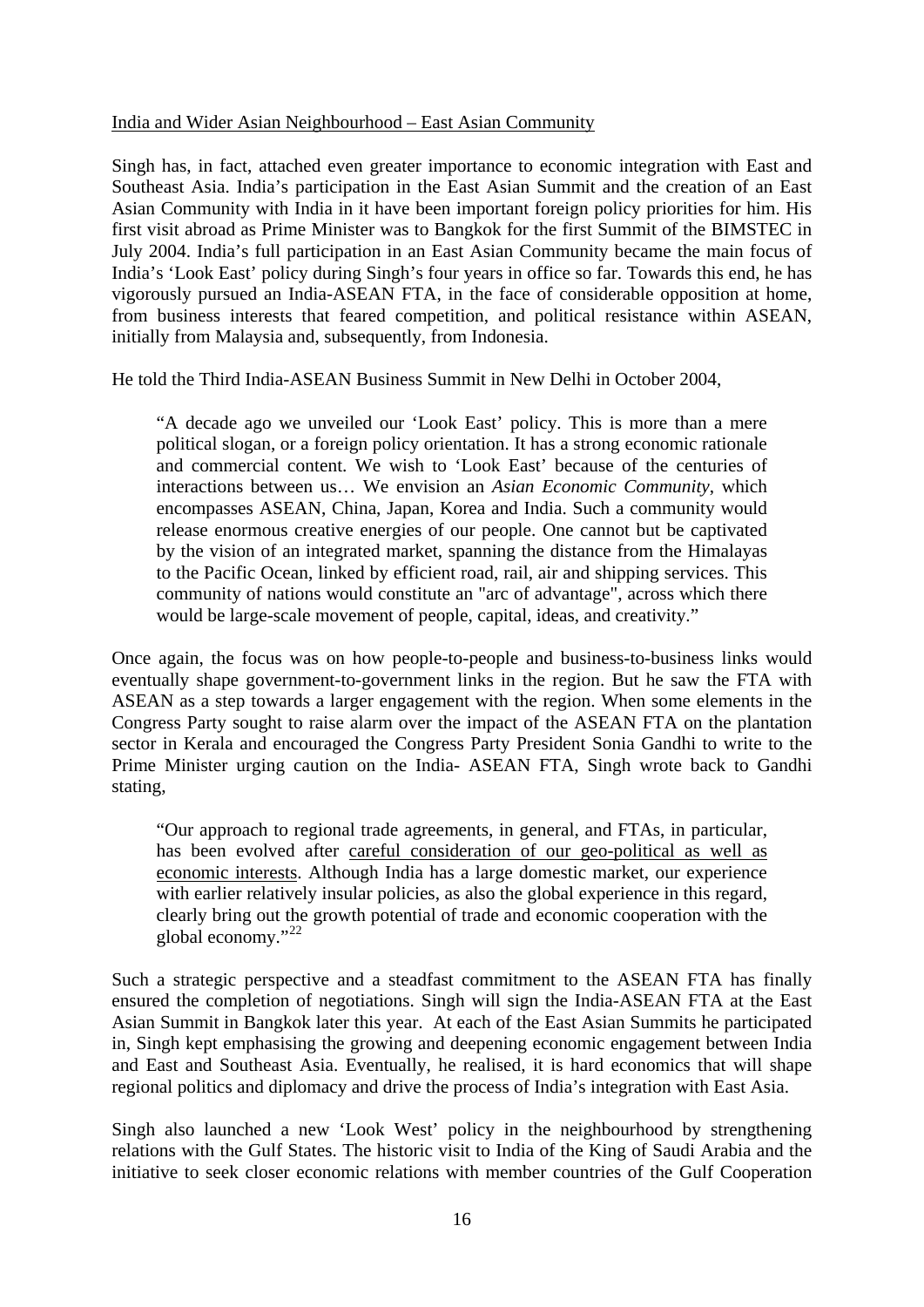Council shifted the emphasis away from politics to economics in India's relations with the Arab nations.

Singh has also repeatedly emphasised the vital economic role of the Indian community in the Persian Gulf region for India's economic security. In his words, "India owes a lot to the people of Indian origin in the Persian Gulf region whose regular financial remittances home have played an important role in building our foreign exchange reserves that now amount to over US\$130 billion." Singh always emphasised the 'economic significance' of the region for India and that of the Indian community living in the region. He told a session of the All India Congress Committee in November 2007,

"We have had a historic and long-standing relationship with the countries of the Middle-East and the Persian Gulf. Over fifty lakh citizens are working there for their livelihood. We have always sought peace in this region – be it Iraq, be it Iran or be it any other country. The bulk of our petroleum and energy requirements come from this region and our energy security is critically dependent on the conditions there. It has been – and will be – our effort to reduce tensions there and promote peace and harmony."

#### South-South Cooperation

Economics also defined India's engagement of Africa during Singh's tenure. All his major initiatives with respect to Africa focused on economics and human development. While India's own energy needs drove the relationship with a couple of countries like Nigeria and Sudan, the overall strategic relationship with major African countries focused heavily on Indian participation in Africa's educational, technological and economic development.

At the First India-Africa Summit held in New Delhi, Singh took personal initiative to propose a duty free Tariff Preference Scheme for Least Developed Countries, 34 out of 50 LDCs being African countries. Under the scheme, India agreed to provide preferential market access for exports from all 50 LDCs, covering 94 percent of India's total tariff lines and 92.5 percent of global exports of all LDCs. Products of immediate interest to Africa covered by this scheme include cotton, cocoa, aluminum ores, copper ores, cashew nuts, cane sugar, ready-made garments, fish fillets and non-industrial diamonds.

This major initiative with regard to South-South Cooperation was an important idea of Singh that must be viewed against the backdrop of his association with the South Commission, of which he was the Secretary- General. India has opted to focus on development cooperation in Africa, while encouraging Indian companies to invest in the region and help promote local development. Unlike China, where the government has played an important role as an aid giver, India has preferred to focus on human development, education and skill development and promote industrial development through private enterprise participation.

### **New Thinking on Globalisation**

A key idea that Singh has brought to the fore in defining India's relations with the world is the notion that "The world wants India to do well. Our challenges are at home."<sup>23</sup> In stating this repeatedly at various forums, including his Party forums, Singh has tried hard to rid India of its "victim" mentality and encourage the idea that in world affairs today India is expected to be, and can indeed be, a "participant", not merely a "petitioner" or "protestor".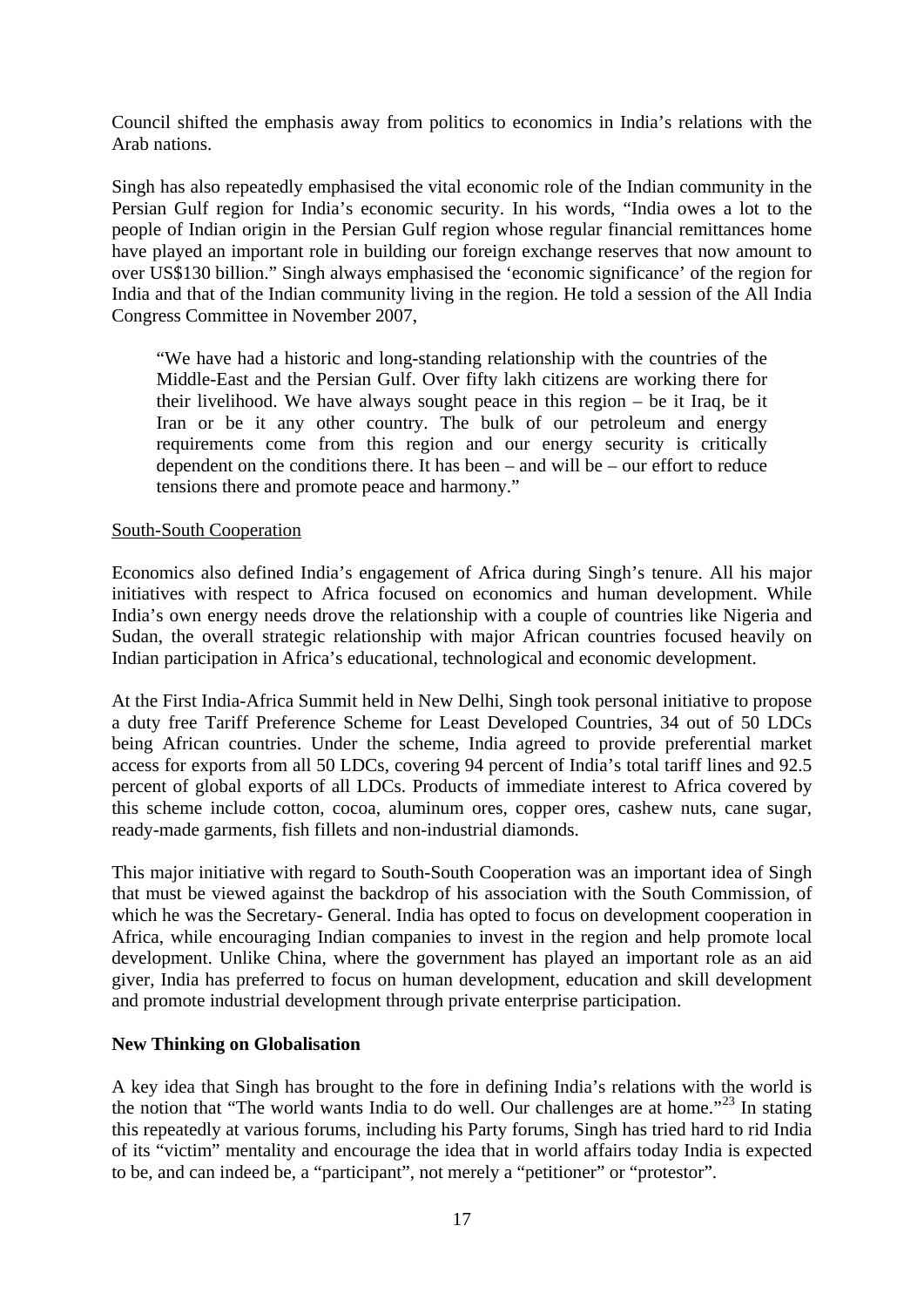Singh took this view to such important developing country forums as the Asia-Africa Conference in Jakarta, in 2005, and the Summit of the Non-Aligned Movement in Havana in 2006. He told the Non-Aligned Movement (NAM) that it was a "bridge" between "extremes", rather than the 'battleground' that President Mahmoud Ahmadinejad of Iran and President Hugo Chavez of Venezuela tried to make it. At the same time he told the G-8 Summit in Helligendamm that India was not interested in being a mere 'bystander' at such gatherings and saw no point in attending the so-called 'Outreach' summits if it had no role to play in shaping the thinking of the G-8 on global issues.

On the two major global issues of the years 2006-08, namely multilateral trade negotiations, discussions on climate change and management of the global energy, food and financial crises, Singh repeatedly spoke of the need for India's voice to be heard, but committed India to the role of a 'participant' in the management of global issues. India could no longer remain a 'complainant', and certainly not a 'supplicant'. Singh recognised the fact that this called for a "change of mindsets" both at home, about the world, and abroad, about India. Singh's project is to shift India from its traditional anti-colonial "Third Worldism" to a post-colonial notion of "Inclusive Globalisation".[24](#page-24-0)

An important step in this evolution from 'victim' to 'participant' would be a new view of India's relations with "major powers". India, like China, must learn to engage the great powers with greater confidence, rather than adopt a victim mentality towards them. It was to trigger this change in thinking that he decided to encourage a more 'balanced' and 'nuanced' view of India's colonial experience. India must learn from history but not become a prisoner of history. It must, for example, be able to deal with a country like Britain, no longer a "global power" or an 'imperial power', as an equal. This was, Singh believed, the way Gandhiji and Nehru wanted 'Free" India to relate to post-colonial Britain. It was this idea that Singh elaborated in his famous Oxford University speech on 8 July  $2005.<sup>25</sup>$  $2005.<sup>25</sup>$  $2005.<sup>25</sup>$  The Oxford speech has been pilloried by Singh's critics as genuflection before the Empire. On the contrary, it was a bold statement of self-confidence, urging Indians to look the former ruler in the eye.

The roots of Singh's world view go all the way back to his doctoral dissertation which recognised the importance of foreign trade in India's economic development. However, it was only in the 1980s and more so in the early 1990s that India changed its perspective on integration with the world economy and on the role of trade in national development. As a Finance Minister and, subsequently, as Prime Minister, Singh fully appreciated the strategic dimension of trade. Trade is not just about comparative advantage and market access. It creates "webs of inter-dependencies". Many years earlier, the trade economist R. N. Cooper had written an essay entitled "Trade Policy is Foreign Policy" (*Foreign Policy*, 1972). However, with the growth of regionalism in trade arrangements, it had become even more obvious that trade creates relationships of inter-dependence that shape political relations between nations. This was the experience of post-War western Europe, and this is what Asia was benefitting from too. India must also enter into mutually beneficial trading arrangements with major powers and neighbours.<sup>[26](#page-24-0)</sup>

The most dramatic shift in India's approach to trade came about during the course of the Uruguay Round multilateral trade negotiations. India went into the round in the late 1980s adopting its traditional posture on trade and resisting calls for a new round of trade liberalisation. The 1991 economic crisis forced the government to change its stance and accept the recommendations of several expert bodies to eliminate quantitative restrictions on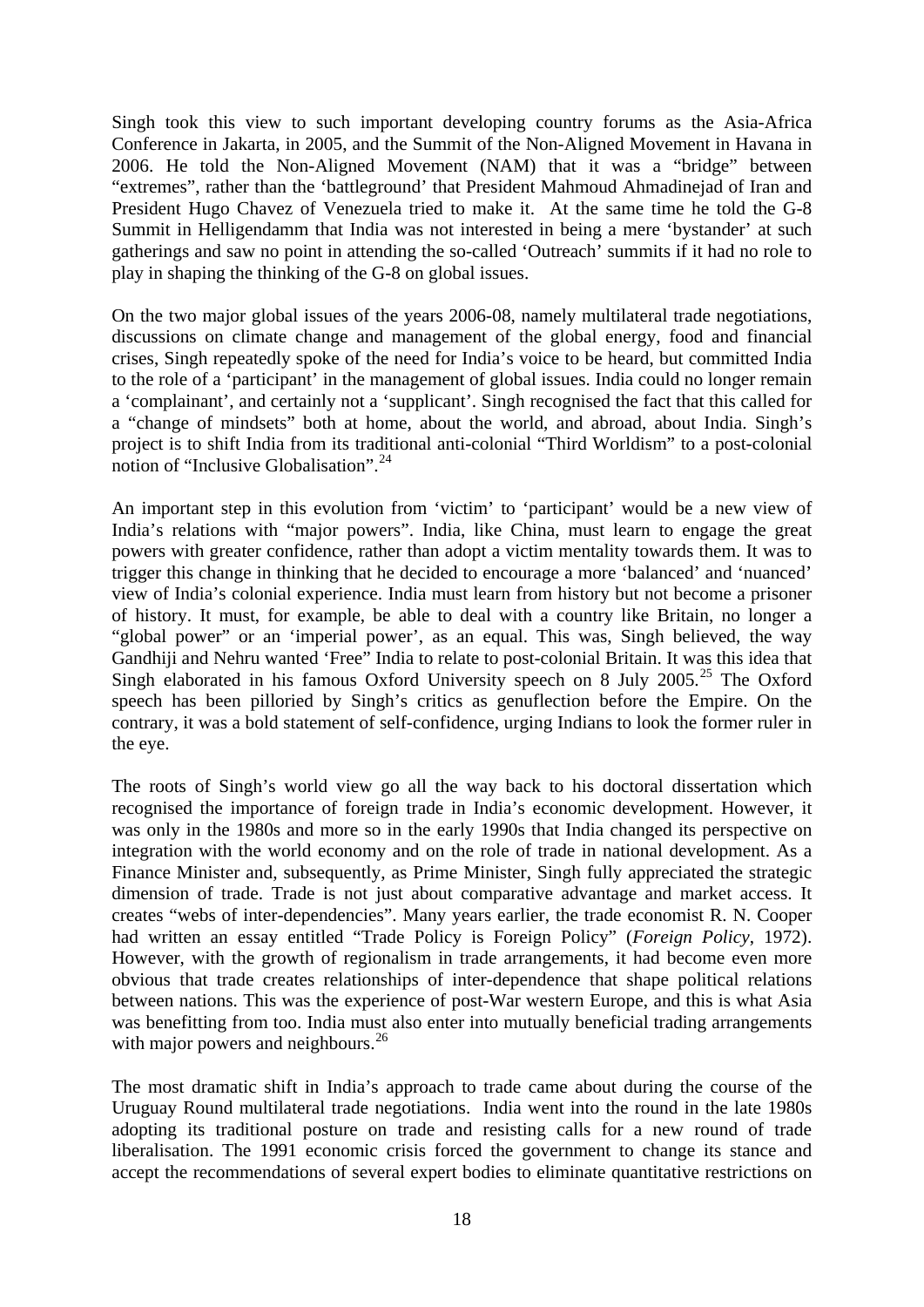imports and reduce tariffs. As a consequence India changed its negotiating stance in the Uruguay Round and finally became signatory to the creation of the WTO.

*'Inclusive globalisation':* Deriving from his thinking at the South Commission, Singh came forward with an important concept of development cooperation that he dubbed "Inclusive Globalisation". He first unveiled this concept during his intervention at the historic Jakarta Summit of the heads of Asian and African countries marking the  $60<sup>th</sup>$  anniversary of the Bandung Summit in April 2005, and developed it in his Special Convocation Address at University of Cambridge, United Kingdom, in October 2006. At the Jakarta Summit, Singh eschewed the "old rhetoric" of post-colonialism and put forward a more inclusive notion of globalisation,

"Ours is a world of unprecedented connectivity. Thanks to the communication and information technology revolutions, distance has lost its old meaning. Fifty years after Bandung 1955, we meet in a smaller and more integrated world. Migration and more open economies are creating multi-cultural societies. Globalisation enables instant availability of information and freer competition for opportunities… It is not coincidental that increasing openness, democracy and social awareness follow the process of globalisation. Recent advances in science and technology provides us unparalleled instrumentalities to combat age-old problems of poverty, ignorance and disease. Properly managed, globalisation can effect a significant improvement in the human condition in the span of a single generation."

Even at the NAM Summit in Havana in September 2006, Singh spoke about "inclusive globalisation" and said he viewed NAM as a "bridge" between global divides and as a "rejection of extremes." He deliberately differentiated his own "inclusive" perspective from the extremist "exclusive" perspectives of Chavez and Ahmadinijad. Singh told NAM,

"We live in an increasingly interdependent world. The challenge ahead is to promote a balanced and equitable management of this interdependence of nations. As globalisation progresses, national and regional boundaries are becoming less and less relevant. The challenges we face as nations are increasingly less amenable to purely national and autonomous solutions. Environmental degradation and climate change recognise no national borders. Pandemics like HIV/AIDS, Malaria, TB or Avian Flu can only be contained or overcome through international cooperation. Terrorism anywhere threatens peace everywhere. Our problems are global, so must our solutions be.

The Non-Aligned Movement, encompassing as it does, every religion professed by mankind, every ethnic group and ideological persuasion, is uniquely placed today, once again, to play the role of a bridge of understanding. Our cooperative world view is in itself a rejection of the notion of a 'clash of civilisations'. Rather, our message to the world should be that it is possible to work for a "confluence of civilisations."

It was a familiar theme that Singh had repeatedly spoken of at home. But to do so on a NAM platform was significant and called for courage and statesmanship.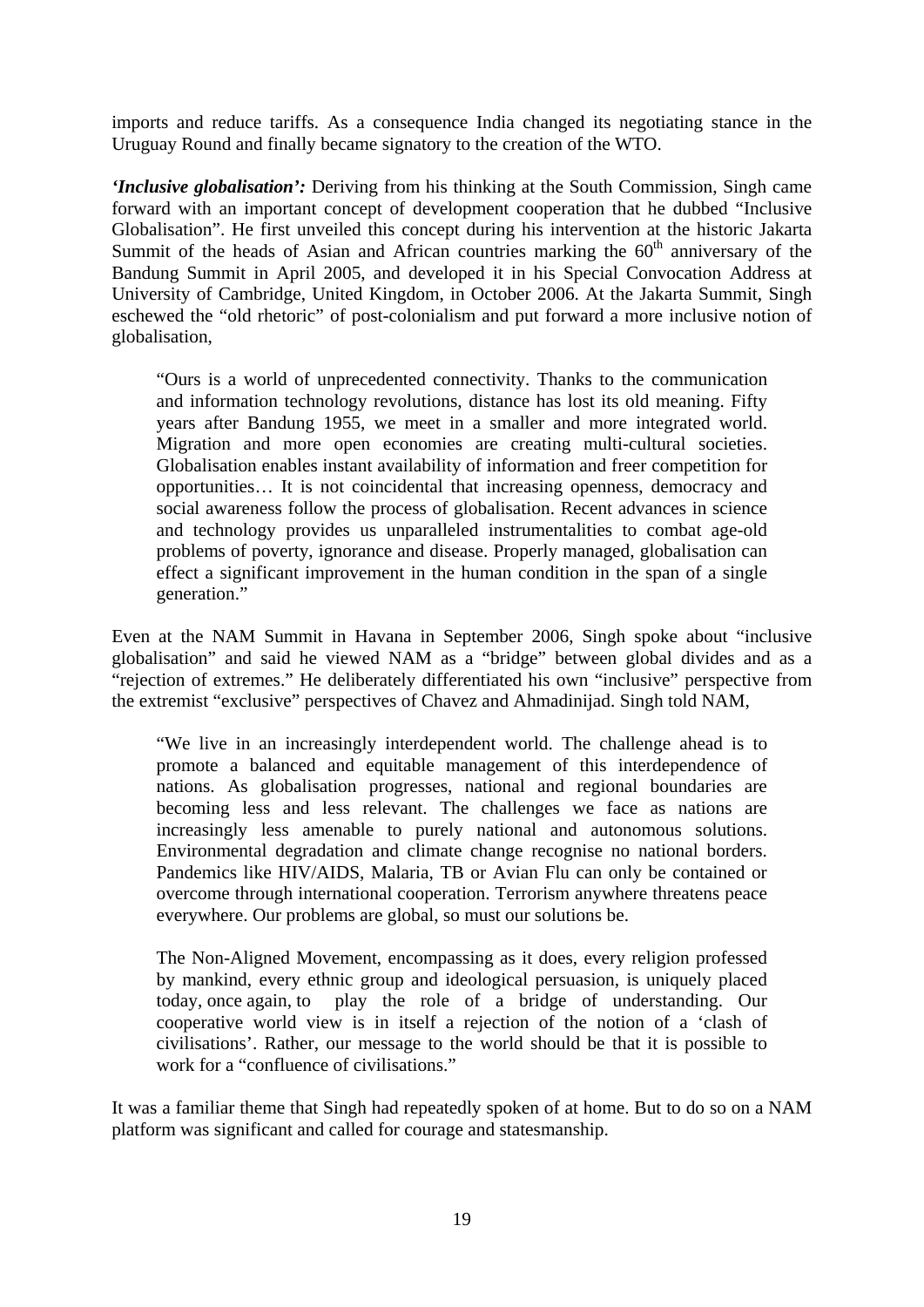At the University of Cambridge, United Kingdom, Singh laid out his perspective on the Doha Development Round of multilateral trade negotiations, on climate change and global warming and on United Nations reform, within this framework of 'inclusive globalisation'. He said,

"Let me say without hesitation that we are committed to the successful functioning of a rule based multilateral trading system. India remains committed to the successful conclusion of the Doha Round of Trade Negotiations at an early date. We do hope that the round keeps in mind the promised development dimension and that it also will addresses the concerns of millions of our subsistence farmers. Trade liberalisation, we recognise, has contributed immensely to our economic growth and to the growth of the world economy as a whole. Lowering trade barriers both at home and abroad has helped us. Our enterprises have become more globally competitive. We shall persist on that path.

More importantly, new business activities have grown in response to global opportunities. The successes of our information technology, automobile and pharmaceutical sectors are a living testimony to the benefits that liberalisation and globalisation have brought us. Sometimes, we do worry that at a time when we are becoming more open, protectionist voices are being heard in developed countries. The lesson we must all draw from the experience of the past century is that no country can reverse the dynamics of social, economic and technological change. Rather we must learn to cope and adapt with change.

This is precisely why India chose to join the WTO. India is a founder member of GATT. You will recognise the fact that we have adhered to all our Uruguay Round commitments. In fact, our firms have benefited from these commitments. While we remain committed to these obligations, we must also explore ways in which developing countries can catch up in the race to modernisation.

We have affirmed our commitment to the protection of intellectual property rights. But, the global economy, the global community cannot afford the complete privatisation of research, of knowledge generation, especially in fields like medicine. We need to evolve mechanisms that protect intellectual property and at the same time, address the needs of the poor. With the increasing privatisation of research & development in science and technology, modern societies require new approaches to the sharing of knowledge where such knowledge is of benefit to all humankind."<sup>[27](#page-24-0)</sup>

Similarly, at Helligendamm, he defined India's stance on climate change negotiations stating that India would limit its per capita carbon emissions to levels defined in practice by the developed economies. As Singh put it,

"There are similar trade-offs we need to reflect on when we consider the problem of climate change, global warming, ecological degradation and environment policies. The developing world will continue to see per capita consumption of CO2 emissions rising in the foreseeable future. This will exert pressure on global resources. How do we balance the aspirations of the world's poor against our shared concern about the sustainability of the growth process?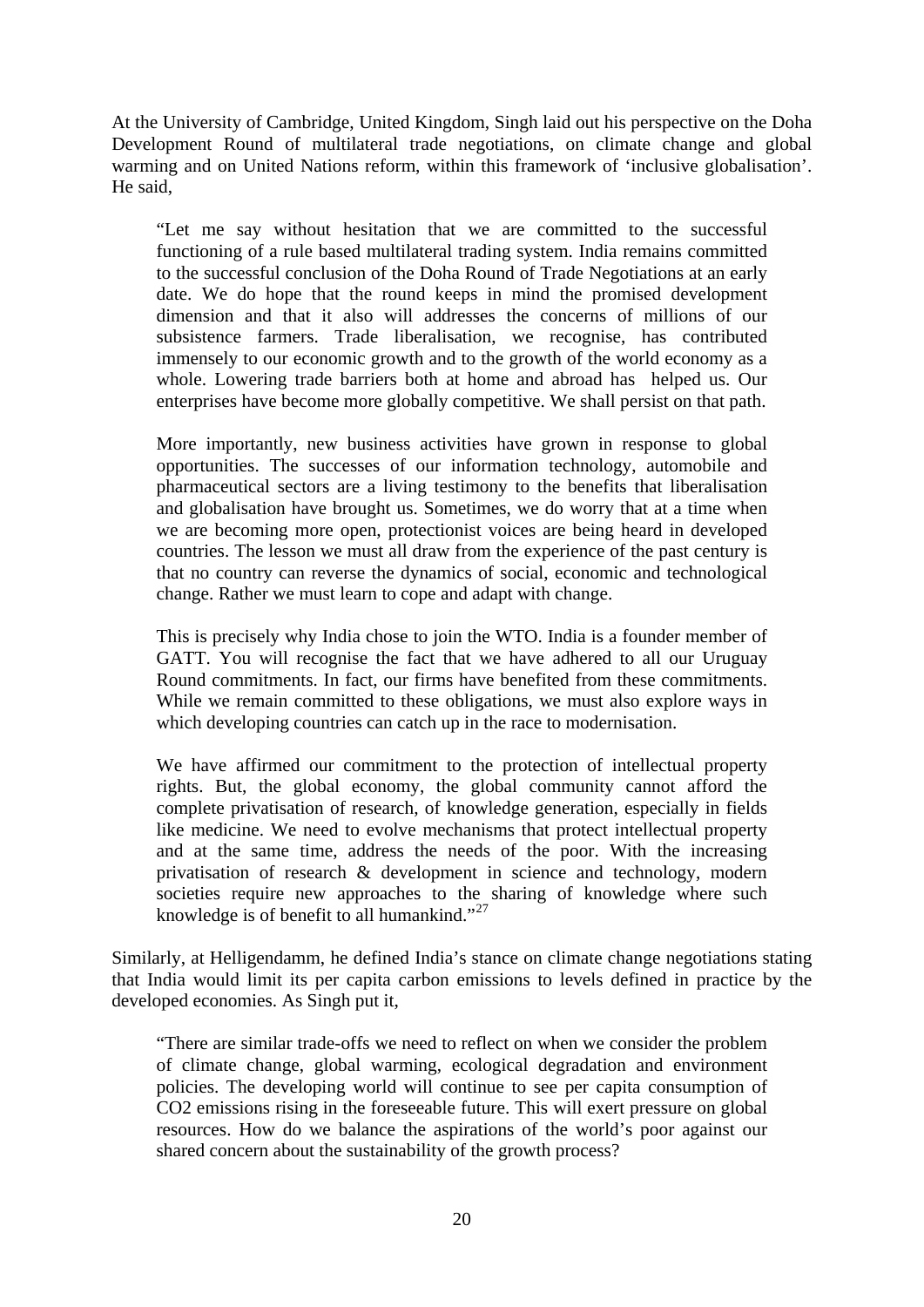Let me assure you that we in India are deeply and sincerely committed to the protection of our environment because we all share a single global environment. The Indian approach to climate change and global warming derives from the ancient Hindu saying – *vasudhaiva kutumbakam* – "the whole universe is one family.

As I had said at the G8 Summit some months ago in Germany, India accepts its global responsibilities. We are willing to accept the obligation that our per capita emissions of CO2 will never exceed the per capita emissions of developed countries. If developed countries succeed in reducing their per capita emissions, this would exert pressure and will be a source of incentive for all of us as well.

Whether it is on trade policy or on climate change, or indeed on any other international obligation, India has always worked with the global community. Moreover, India has never reneged on its international commitments. India has been a reliable partner, a responsible global citizen. India respects the rule of law in international relations. India is, therefore, a predictable partner."

This idea, of India being a "predictable partner", a "normal country", a responsible, reliable, dependable country, was an important obsession with Singh, for he believed this is how India's leaders viewed their country from the time of Independence. The phrase that India is "an open society and an open economy" was repeatedly used by Singh to also underscore the fact that India is an open book. Transparent, predictable and reliable.

## **Democracy, Secularism and the Manmohan Singh Doctrine**

An important idea defining the Manmohan Singh Doctrine that Raja Mohan drew our attention to was Singh's observations at the India Today Conclave in early 2005 when he said,

"If there is an "idea of India" by which India should be defined, it is the idea of an inclusive, open, multi-cultural, multi-ethnic, multi-lingual society. I believe that this is the dominant trend of political evolution of all societies in the 21st century. Therefore, we have an obligation to history and mankind to show that pluralism works. India must show that democracy can deliver development and empower the marginalised. Liberal democracy is the natural order of political organization in today's world. All alternate systems, authoritarian and majoritarian in varying degrees, are an aberration.

Just as developed industrial economies enabled "Economies in Transition" to graduate into open economies, developed democracies should also assist "Societies in Transition" to become open societies. I believe India's policies towards the world have been shaped by this commitment to the core values of our Nationhood. We should be proud to identify with those who defend the values of liberal democracy and secularism across the world."

It is this idea that underlay India's decision to co-launch the United Nations Democracy Fund along with the United Nations, the United States and other democracies in September 2005. Singh drew inspiration from the Indian freedom movement's commitment to democratic development in the developing world, and to India's political and strategic stake in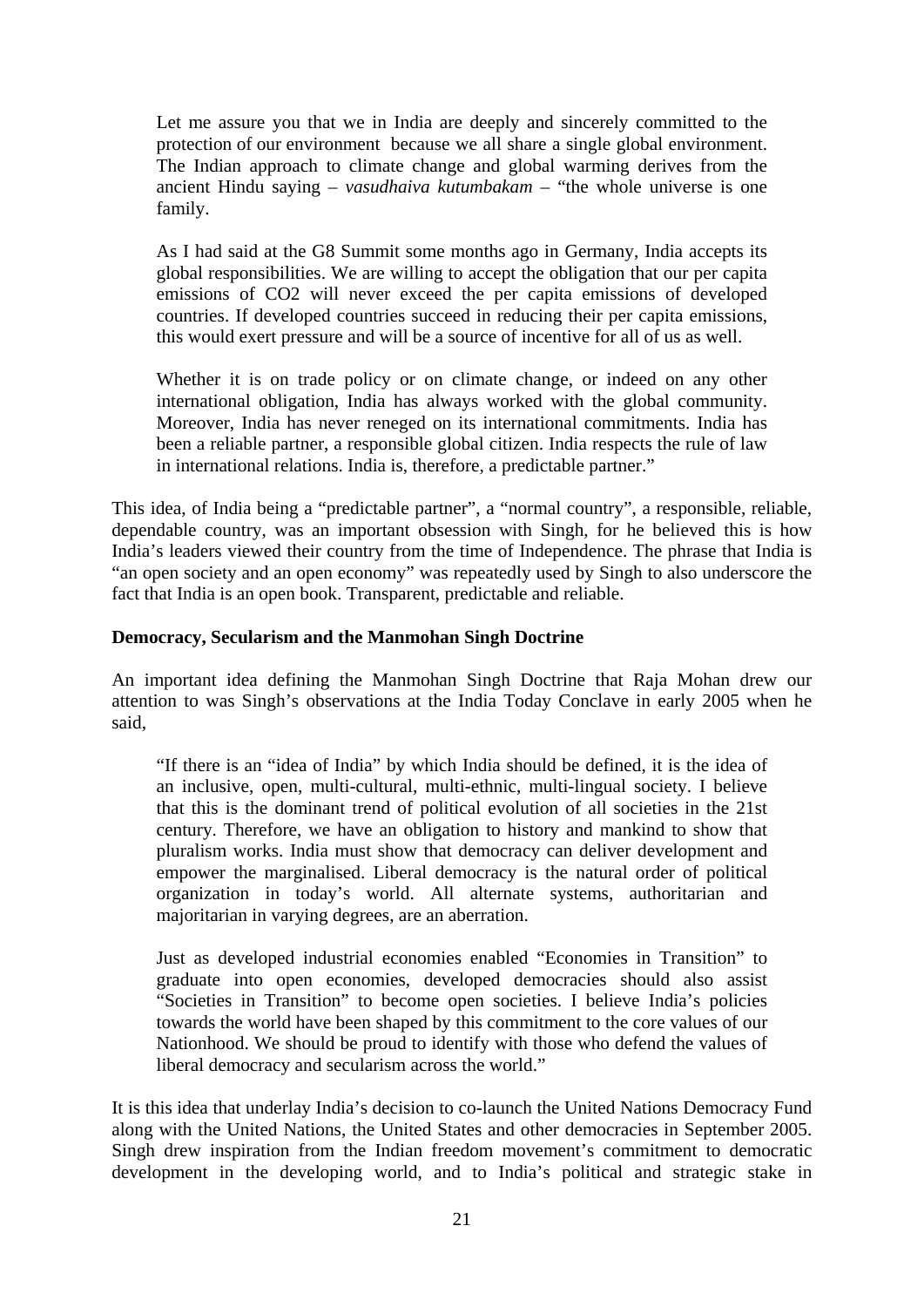democracy building in Asia, especially South Asia. He did not advocate the "export of democracy" in keeping with India's consistent policy of non-interference in the internal affairs of other nations. But he certainly did not shy away from boldly stating that democracy had been good for India and would be good for the world as a whole.

It can, of course be argued that India had a particular interest in democracy building in South Asia. Singh did not shy away from admitting that. He saw democracy as a way of promoting moderation in politics and as an effective instrument against extremism, fundamentalism and terrorism. India justified its support for the government of Hamid Karzai in Afghanistan on these grounds, and was openly supportive of democracy in Nepal, Bhutan, Pakistan and Bangladesh. Only in the case of Myanmar there has been a reticence to make public pronouncements for a variety of strategic reasons, including concerns about the unity, integrity and stability of Myanmar itself. Recently Singh was forthright in expressing India's satisfaction with the rising tide of democracy building in South Asia when he told the United Nations General Assembly,

"The international community must pool all its resources to ensure the success of Afghanistan's reconstruction efforts and its emergence as a moderate, pluralistic and democratic society… We welcome the return of democracy in Pakistan. We are committed to resolving all outstanding issues between India and Pakistan, including the issue of Jammu and Kashmir, through peaceful dialogue. We also welcome the coming to power of democratically elected governments in Nepal and Bhutan."

Going beyond formal statements regarding democracy and away from viewing it purely in strategic terms, Singh underscored the importance of democracy as the only political institution capable of dealing with extremism, fundamentalism and terrorism, especially in Asia. It is the ability of democracies to give "voice to the voiceless" and the power of changing governments "through ballots rather than bullets" that Singh saw as its' greatest value in a world coping with intolerance and terrorism. India and the democratic world must make a social and political case for democracy rather than a purely economic one, as many critics of democracy were wont to do. China's rise within a 'non-democratic' institutional framework had revived the old debate about the merits and demerits of democracy for the developing world. While non-democratic regimes may be able to foster high growth they can not offer the political space required for the full expression of the human spirit, especially in complex multi-ethnic, multi-cultural, multi-lingual, multi-religious and often multi-national countries.

It can also be argued that Singh also takes a practical view of the strategic importance of liberalism for India. After all, one of India's strategic assets is her 'knowledge economy'. The value of the Indian diaspora as a strategic asset is also not just about capital inflows, but about it being a "brain bank", as Singh has said on so many occasions. One more of Singh's important and oft-repeated statements is the quote from Winston Churchill's speech at Harvard University in 1943 when he said, "The empires of the future will be the empires of the mind."

Singh has repeatedly referred to this emphasising the strategic importance of investing in education, skill, capacity and capability building in India. Even in the India-United States strategic relationship Singh gave this high importance. The India-United States Knowledge Initiative, the launch of the Fulbright-Nehru Fellowships, the agricultural research initiative,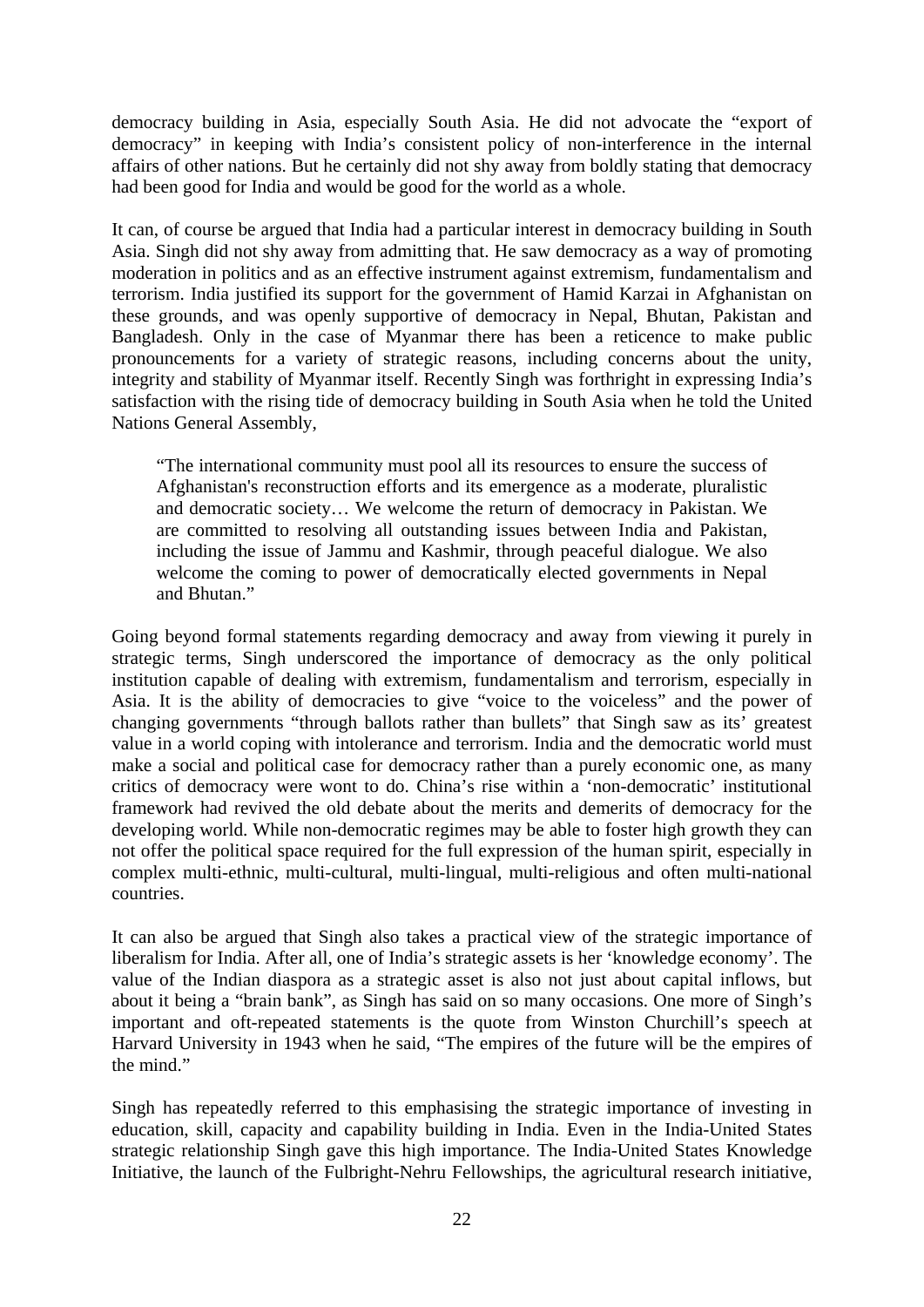and so on were all part of a strategy to draw on United States knowledge and technology for India's development. Even the India-United States civil nuclear agreement ought to be viewed as a means of removing the barriers to knowledge flow in high tech areas.

### **Challenges to the Manmohan Singh Doctrine**

It should be clear that the Manmohan Singh Doctrine is a product of the times. It is a manifestation of India's economic resurgence in an era of greater economic openness. India must maintain the recent momentum of high growth, ensuring that it is socially more inclusive and regionally more balanced, to create a domestic economic and political environment conducive to the continuing political appeal and relevance of the Manmohan Singh Doctrine.

The success of India's external liberalisation and the re-integration of the Indian economy into the growth processes of East and Southeast Asian economies have played a vital role in the popular acceptance of the validity of the many postulates of this doctrine. For this reason, the continued relevance of the doctrine will be contingent upon India's continued pursuit of high economic growth within the framework of an open and increasingly globalised economy.

It is also contingent upon that process of globalisation being more inclusive. If the global economy slips into a new era of protectionism and if the current financial crisis and the global economic slowdown, with high energy and food prices, generates a backlash against globalisation, it could strengthen the domestic critics of the Manmohan Singh Doctrine in India.

Equally, the doctrine's appeal to the outside world is premised on India remaining a high growth, open economy and an open society, marked by popular commitment to the values of a liberal, plural and secular democracy. An inward-looking, internally divided, bigoted and illiberal India would have little external standing, and no external appeal.

A renewed surge of terrorist and extremist activity in India could also erode the domestic consensus in favour of a liberal, plural and secular political order. This India must always guard against. Equally, China's increased assertiveness on a range of issues, combined with its policy of 'encirclement' around India, could also generate jingoistic responses within India and anti-India sentiments in the neighbourhood that would weaken the appeal of the more benign orientation to the region and the world suggested by the Manmohan Singh Doctrine.

It should, however, be noted that while the doctrine is benign in its orientation to the world, it is by no means supine. The corner-stone of the doctrine is a stronger India, more selfconfident and more capable and willing to engage the world on more equal terms. That new self-confidence should not become exaggerated, generating either complacency or hubris. India has a long way to go in making its tryst with destiny. But it can only make this tryst, and relate to the world, as an open economy, an open society, a liberal, plural, and secular democracy. That is what gives India a pride of place in the global community.

*Diclaimer*: The views expressed here are based entirely on the published speeches of the Prime Minister and other information available in the public domain. No confidential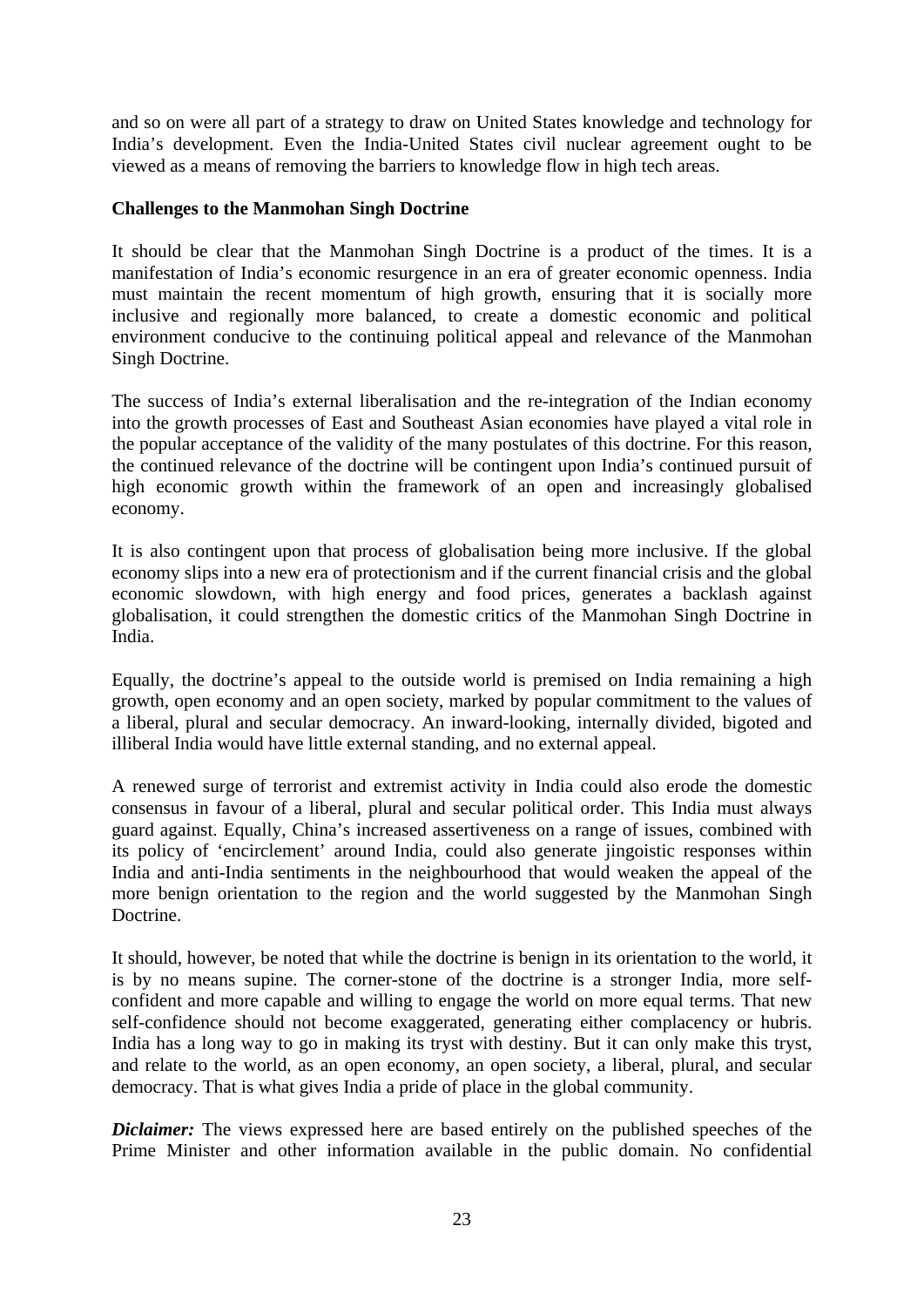<span id="page-23-1"></span>information that was available to the author during his tenure at the Prime Minister's Office has been used.

*Acknowledgment:* I am grateful to K. Subrahmanyam, C. Uday Bhaskar and participants at an ISAS seminar for their comments on an earlier draft.

#### <span id="page-23-0"></span>**Endnotes**

1

- 1 C. Raja Mohan, "Rethinking India's Grand Strategy", in N S Sisodia & C Uday Bhaskar (Ed.) Emerging India: Security and Foreign Policy Perspectives, IDSA and Bibliophile South Asia, New Delhi & Chicago, 2005.
- 2 Interview with Manmohan Singh, "Liberalisation and Globalisation: Where is India heading?", World Affairs (Delhi), Vol.I, No.1, January-March 1997.
- 3 P V Narasimha Rao quoted in Sunday, September 29, 1991. For a detailed discussion see Chan Wahn Kim, Economic Liberalisation and India's Foreign Policy, Kalpaz Publications, Delhi, 2006. These issues have also been discussed in J.N. Dixit, My South Block Years: Memoirs of a Foreign Secretary, UBSPD, Delhi, 1996; and, V.P. Dutt, India's Foreign Policy in a Changing World, Vikas Publishing House, New Delhi, 1999.
- 4 Manmohan Singh's interview to Sanjaya Baru, 30th Anniversary Special Edition, *The Economic Times*, 15 March 1991.
- 5 On the idea that "Nehruvian non-alignment" was a "strategy" rather than an "ideology", which is what it became subsequently and especially in the 1970s and 1980s, see Sanjaya Baru, "The Economics of India's Foreign Policy", in Sanjaya Baru, Strategic Consequences of India's Economic Performance, Routledge, 2007.<br>6 For reference see Baru, Strategic Consequences ... (2007) Chapter 2.
- 
- 7 India's executive director on the IMF Board, M. Narasimham, told this writer in an interview years later that the US was dragging its feet on voting in favour of the Indian loan application on the IMF Board. It was a threat from Mrs. Gandhi to turn to the Soviets for help, after having criticized them an year before for their invasion of Afghanistan, that encouraged the US administration to direct its Governor on the IMF board to "abstain' on the India loan application vote and allow it to go through.
- 8 For a detailed discussion of the rising influence of business in foreign policy see: Sanjaya Baru, "Domestic Sources of Influence: Business Groups and Media", Paper presented at the Conference on the Future of India's Foreign Policy, Centre for the Advanced Study of India, University of Pennsylvania, April 18-19, 2008. (To be published).<br>9 See Sanjaya Baru, "The Economic Consequences of the Kargil Conflict for India and Pakistan", in Baru 2006.
- 
- 10 The propaganda in western media that Indian trade minister Kamal Nath was responsible for stalling Doha Round negotiations is not valid. However, it is true that Indian trade ministers are quite happy to be portrayed in the West as obstructionists in trade negotiations since this plays well in domestic politics. I recall former trade ministers Murasoli Maran and Arun Jaitley defending their stance at the Doha and Cancun WTO Ministerial Meetings on these grounds. Prime Minister Singh remains firmly committed to a successful conclusion of the Doha Round, as long as it protects the interests of India's small and marginal farmers.
- 
- 11 Budget Speech, February 28, 1997.<br>12 A forthcoming book discusses in some detail this phenomenon of Indian multinational enterprise. See Ravi Ramamurti & Jitendra V. Singh, (Ed.) Emerging Multinationals from Emerging Economies, Cambridge University Press, forthcoming 2009.
- 13 It is pertinent to note that during the week when India was hit by renewed terrorist attacks, Prime Minister Singh told the media that his "first priority" was to ensure that the Indian economy was insulated from the fallout of the global financial crisis and his second priority was to fight terrorism. He viewed the financial and economic threat as more deserving of his immediate attention rather than terrorism. www.rediff.com /September 30, 2008. Singh's statement in Parliament on 20th October, 2008 – www.pmindia.nic.in/speeches.htm and his remarks in Tokyo on 22nd October 2008, suggest that India will remain pro-active in dealing with the impact and consequences of the financial crisis and the global economic slowdown so as to ensure that is not hurt by them and it is able to sustain its growth process. If India can succeed in doing this, and if Pakistan slips into an economic crisis and China slowsdown, India's strategic environment would improve.
- 14 Full text in Selected Speeches of Prime Minister Manmohan Singh, Vol 1. Publications Division, Govt. of India. 2005.
- 15 Prime Minister Manmohan Singh, Address to Combined Commanders Conference, Defence Headquarters, New Delhi, October 26, 2004. Abridged version only in Selected Speeches, Vol.1 www.pmindia.nic.in/speeches.htm
- 16 Institute of Defence Studies & Analysis, November 11, 2005. www.pmindia.nic.in/speeches.htm , Selected Speeches, Vol.2.